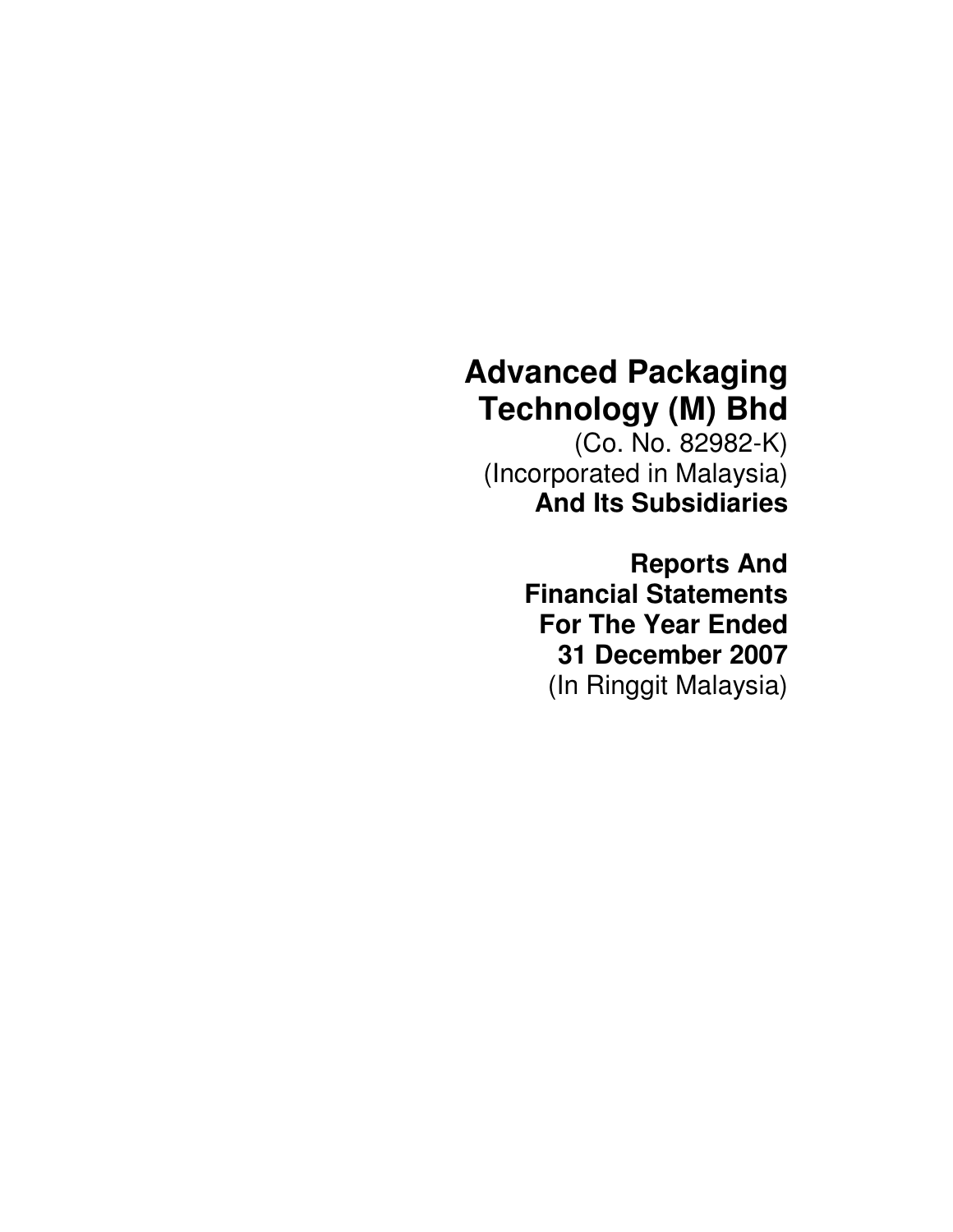#### **ADVANCED PACKAGING TECHNOLOGY (M) BHD**

(Co. No. 82982-K) (Incorporated in Malaysia)

| <b>Contents</b>                   | <b>Pages</b>    |
|-----------------------------------|-----------------|
| Corporate information             | 1               |
| Directors' report                 | $2 - 5$         |
| <b>Statement by Directors</b>     | 6               |
| Statutory declaration             | $\overline{7}$  |
| Report of the auditors            | $8 - 9$         |
| Income statements                 | 10              |
| <b>Balance sheets</b>             | 11              |
| Statements of changes in equity   | 12 <sub>2</sub> |
| Cash flow statements              | $13 - 14$       |
| Notes to the financial statements | $15 - 36$       |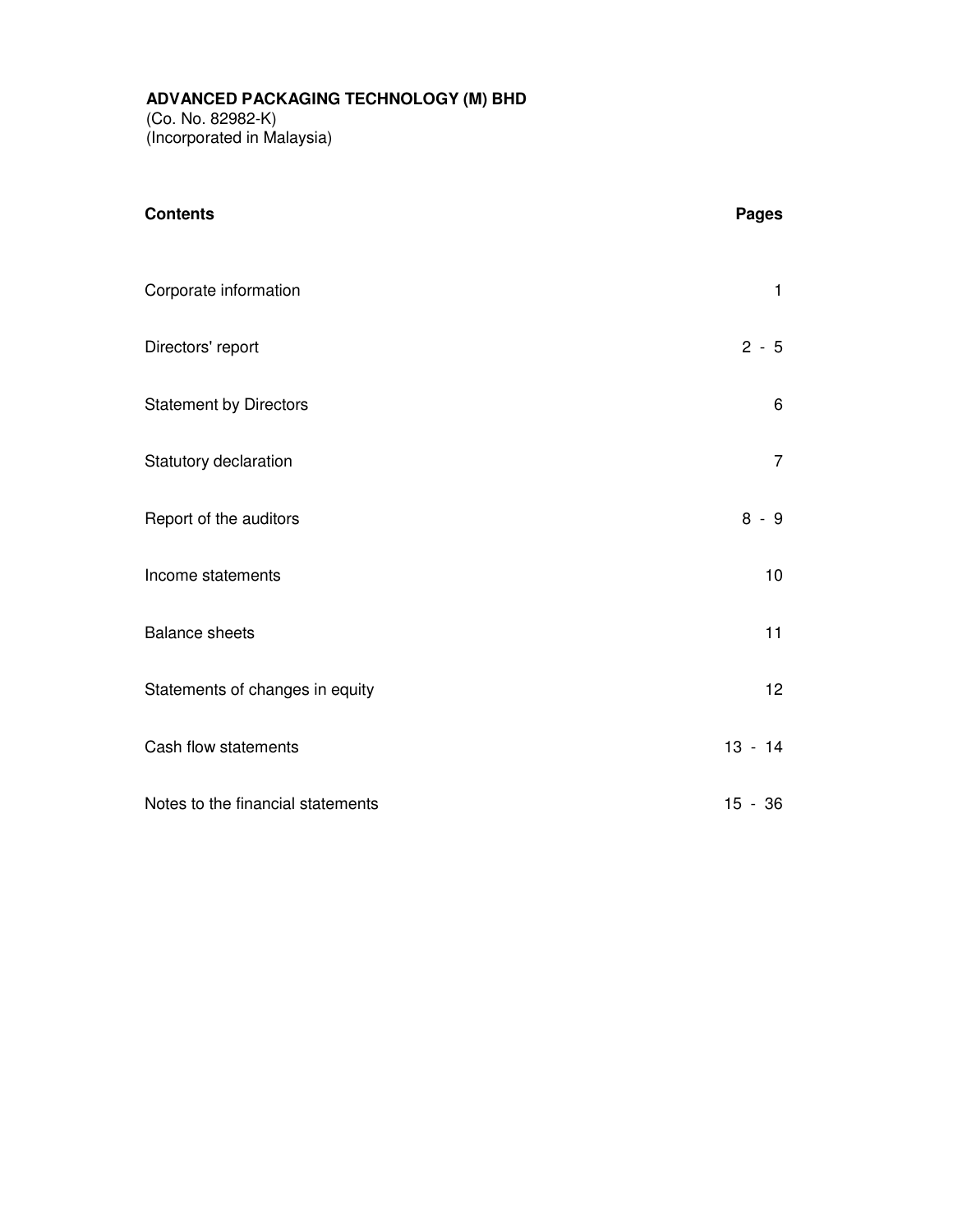#### **CORPORATE INFORMATION**

| <b>BOARD OF DIRECTORS</b>         | Chee Sam Fatt (Chairman)<br>Tjin Kiat @ Tan Cheng Keat (Managing Director)<br>Yeo Tek Ling (Finance Director)<br>Dato' Haji Ghazali b. Mat Ariff<br>Dato' Law Sah Lim<br>Datuk Ismail bin Haji Ahmad<br>Mah Siew Seng<br>Eu Hock Seng<br>Ng Choo Tim |
|-----------------------------------|------------------------------------------------------------------------------------------------------------------------------------------------------------------------------------------------------------------------------------------------------|
| SECRETARY                         | Goon Kok Keong<br>(MAICSA 0698849)                                                                                                                                                                                                                   |
| <b>AUDITORS</b>                   | <b>PKF</b><br>AF 0911<br><b>Chartered Accountants</b>                                                                                                                                                                                                |
| <b>AUDIT COMMITTEE</b>            | Dato' Haji Ghazali b. Mat Ariff (Chairman)<br>- Independent Non-Executive Director<br>Datuk Ismail bin Haji Ahmad<br>- Non-Independent Non-Executive Director<br>Mah Siew Seng<br>- Independent Non-Executive Director                               |
| <b>REGISTERED OFFICE</b>          | 23B Jalan 52/1<br>46200 Petaling Jaya<br>Selangor Darul Ehsan<br>Tel: 03-7960 0648<br>Fax: 03-7957 0094                                                                                                                                              |
| REGISTRAR & SHARE TRANSFER OFFICE | Symphony Share Registrars Sdn. Bhd.<br>Level 26, Menara Multi Purpose<br><b>Capital Square</b><br>No. 8, Jalan Munshi Abdullah<br>50100 Kuala Lumpur<br>Tel: 03-2721 2222<br>Fax: 03-2721 2530                                                       |
| PRINCIPAL BANKER                  | <b>CIMB Bank Berhad</b>                                                                                                                                                                                                                              |
| STOCK EXCHANGE LISTING            | Bursa Malaysia Securities Berhad - Second Board                                                                                                                                                                                                      |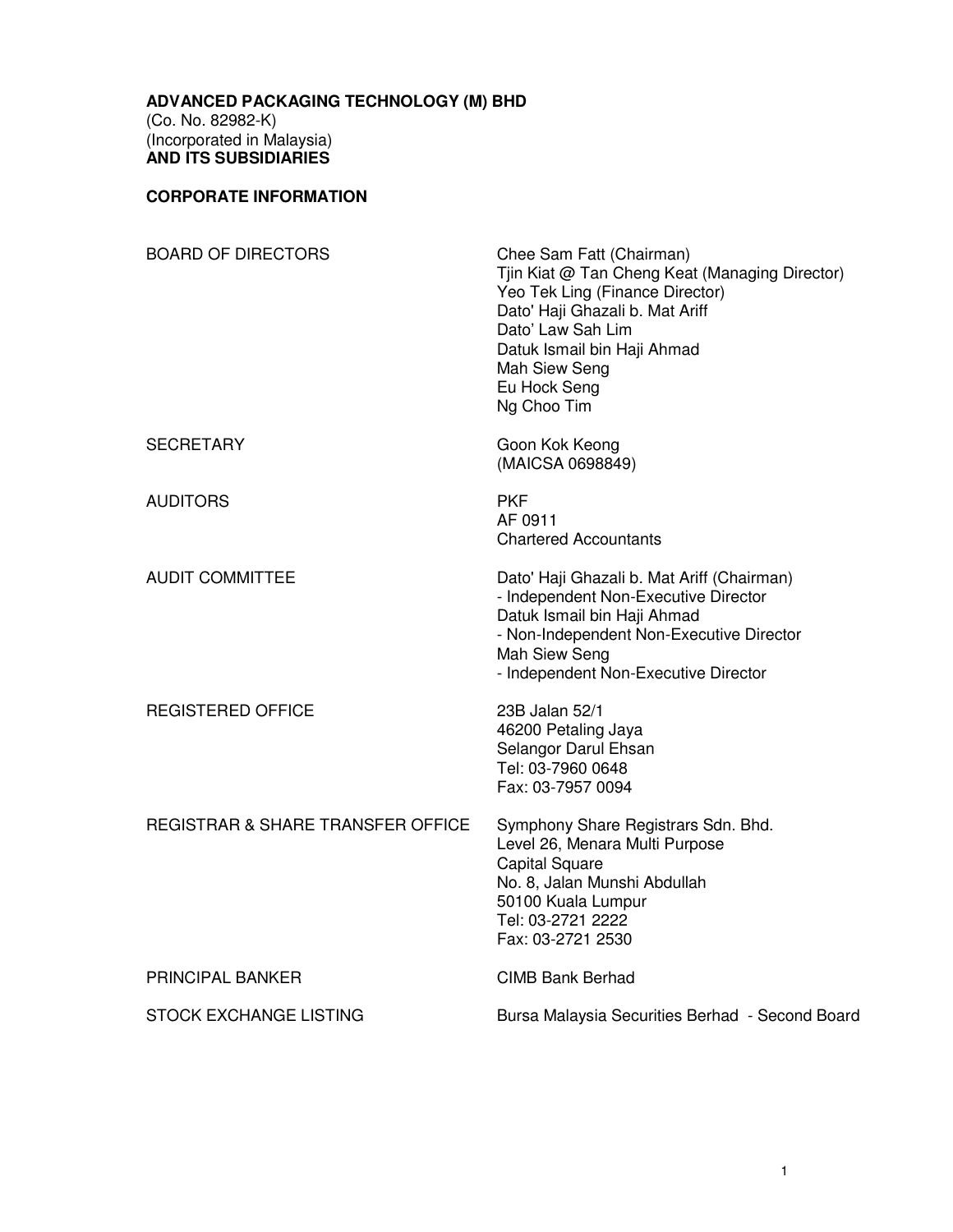#### **DIRECTORS' REPORT**

The Directors have pleasure in submitting their report and the audited financial statements of the Group and the Company for the financial year ended 31 December 2007.

#### **Principal activities**

The Company is principally engaged in the manufacturing and distribution of flexible packaging materials. The principal activities of the subsidiaries are disclosed in Note 10 to the financial statements.

There have been no significant changes in the nature of these activities during the financial year.

#### **Results**

|                         | Group<br>RM | Company<br>RM |
|-------------------------|-------------|---------------|
| Net profit for the year | 3,167,105   | 3,317,113     |

#### **Reserves and provisions**

There were no material transfers to and from reserves or provisions during the financial year except as disclosed in the financial statements.

#### **Dividends**

Since the end of the previous financial year, the Company paid a tax exempt final dividend of 3.5% totaling RM1,435,298 in respect of the financial year ended 31 December 2006, on 20 July 2007.

In respect of the financial year ended 31 December 2007, the Directors recommend a final tax exempt dividend of 4.5% totaling RM1,845,383 subject to the shareholders' approval at the forthcoming Annual General Meeting of the Company.

#### **Directors**

Directors who served since the date of the last report are:-

Chee Sam Fatt Tjin Kiat @ Tan Cheng Keat Yeo Tek Ling Dato' Haji Ghazali b. Mat Ariff Dato' Law Sah Lim Datuk Ismail bin Haji Ahmad Mah Siew Seng Eu Hock Seng Ng Choo Tim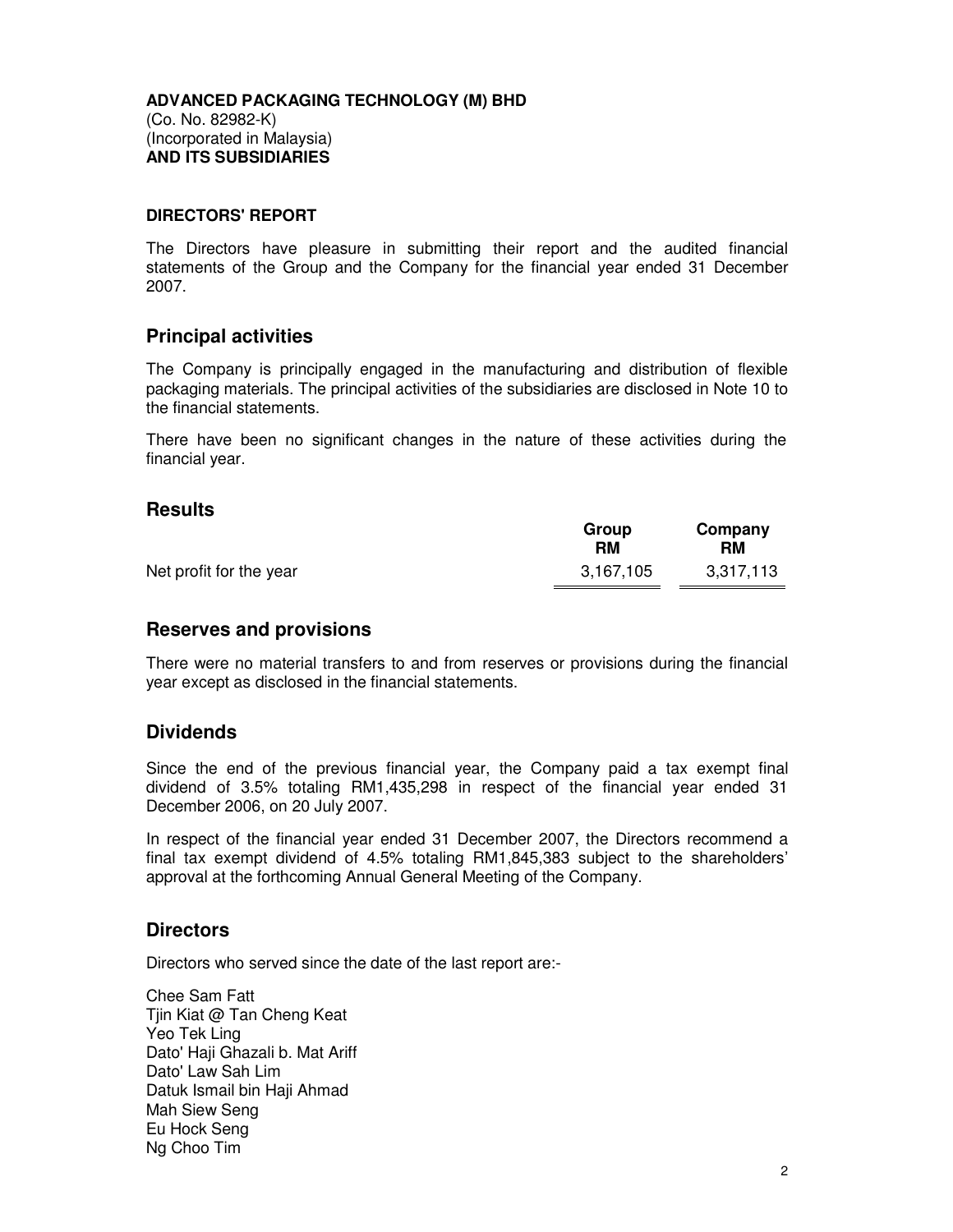#### **Directors' interest in shares**

The shareholdings in the Company of those who were Directors at the end of the financial year, as recorded in the Register of Directors' Shareholdings kept under Section 134 of the Companies Act, 1965, are as follows:

|                                                       | Number of ordinary shares of RM1.00 each<br>At<br>At |               |      |            |
|-------------------------------------------------------|------------------------------------------------------|---------------|------|------------|
|                                                       | 1.1.2007                                             | <b>Bought</b> | Sold | 31.12.2007 |
| Shareholdings registered<br>in the name of Directors: |                                                      |               |      |            |
| Dato' Law Sah Lim                                     | 29                                                   |               |      | 29         |
| Tjin Kiat @ Tan Cheng Keat                            | 3,091,178                                            | 9,000         |      | 3,100,178  |
| Yeo Tek Ling                                          | 24,338                                               |               |      | 24,338     |
| Chee Sam Fatt                                         | 20,250                                               |               |      | 20,250     |
| Eu Hock Seng                                          | 22,421                                               |               | ۰    | 22,421     |
| Ng Choo Tim                                           | 1,296,594                                            |               |      | 1,296,594  |

None of the other Directors holding office at 31 December 2007 had any interest in the ordinary shares of the Company during the financial year.

#### **Directors' benefits**

Since the end of the previous financial year, no Director has received nor become entitled to receive any benefit (other than a benefit included in aggregate amount of emoluments received or due and receivable by Directors as shown in the financial statements) by reason of a contract made by the Company or a related corporation with the Director or with a firm of which the Director is a member, or with a company in which the Director has a substantial financial interest.

There were no arrangements during or at the end of the financial year, which had the object of enabling Directors of the Company to acquire benefits by means of the acquisition of shares in or debentures of the Company or any other body corporate.

#### **Issue of shares and debentures**

There were no changes in the issued and paid-up capital of the Company during the financial year.

#### **Options granted over unissued shares**

No options were granted to any person to take up unissued shares of the Company during the year.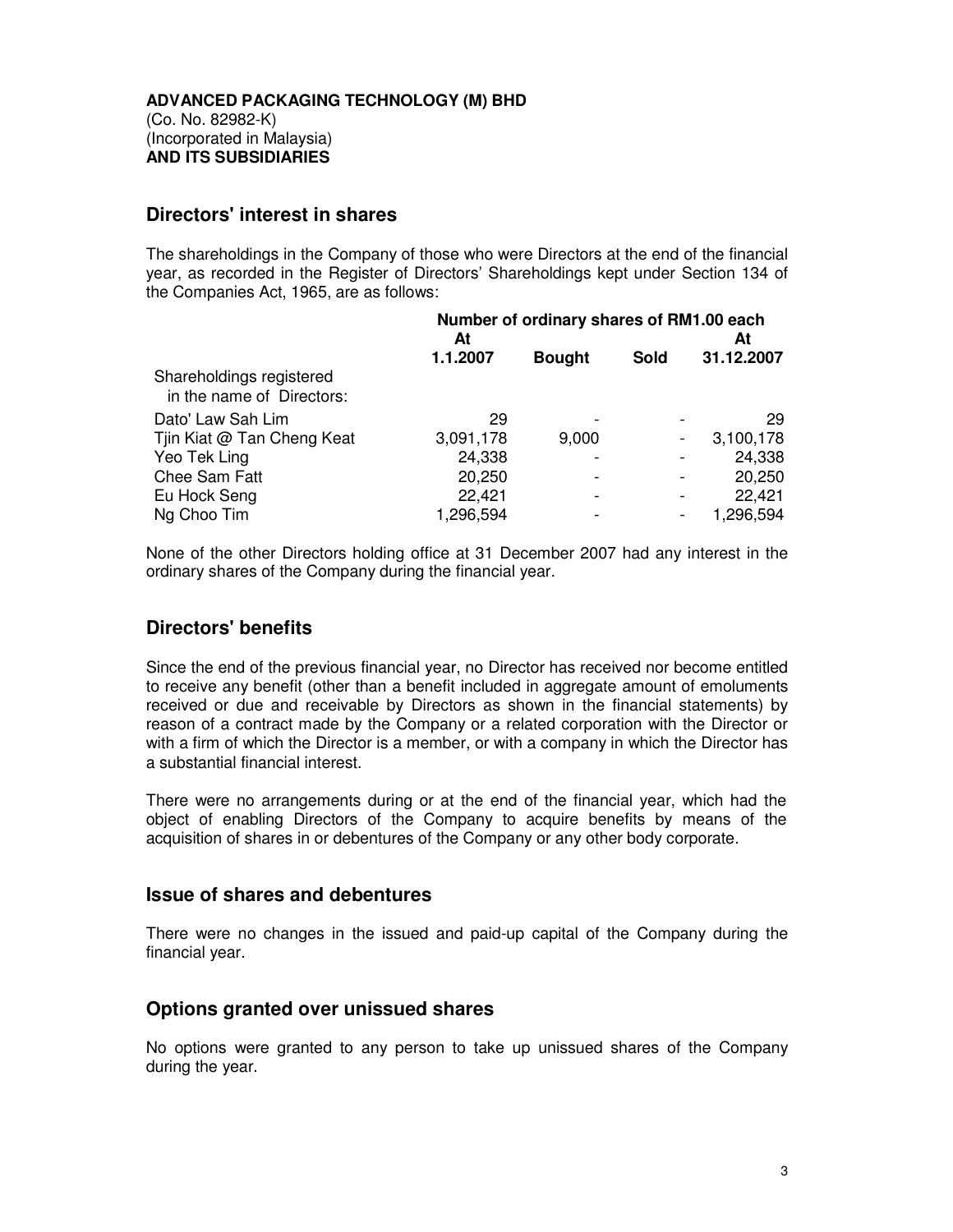#### **Other statutory information**

Before the financial statements of the Group and the Company were made out, the Directors took reasonable steps to ascertain that:

- (i) all known bad debts had been written off and adequate allowance made for doubtful debts, and
- (ii) all current assets have been stated at the lower of cost and net realisable value.

At the date of this report, the Directors are not aware of any circumstances:

- (i) that would render the amount written off for bad debts, or the amount of the allowance for doubtful debts, in the financial statements of the Group and the Company inadequate to any substantial extent, or
- (ii) that would render the value attributed to current assets in the Group and in the Company financial statements misleading, or
- (iii) which have arisen which render adherence to the existing method of valuation of assets or liabilities of the Group and the Company misleading or inappropriate, or
- (iv) not otherwise dealt with in this report or the financial statements, which would render any amount stated in the financial statements of the Group and of the Company misleading.

At the date of this report, there does not exist:

- (i) any charge on the assets of the Group or of the Company that has arisen since the end of the financial year and which secured the liabilities of any other person; or
- (ii) any contingent liability in respect of the Group or of the Company that has arisen since the end of the financial year.

No contingent liability or other liability of any company in the Group and the Company has become enforceable, or is likely to become enforceable within the period of twelve months after the end of the financial year which, in the opinion of the Directors, will or may substantially affect the ability of the Group and the Company to meet their obligations when they fall due.

In the opinion of the Directors, the results of the operations of the Group and the Company for the financial year ended 31 December 2007 have not been substantially affected by any item, transaction or event of a material and unusual nature nor has any such item, transaction or event occurred in the interval between the end of the financial year and the date of this report.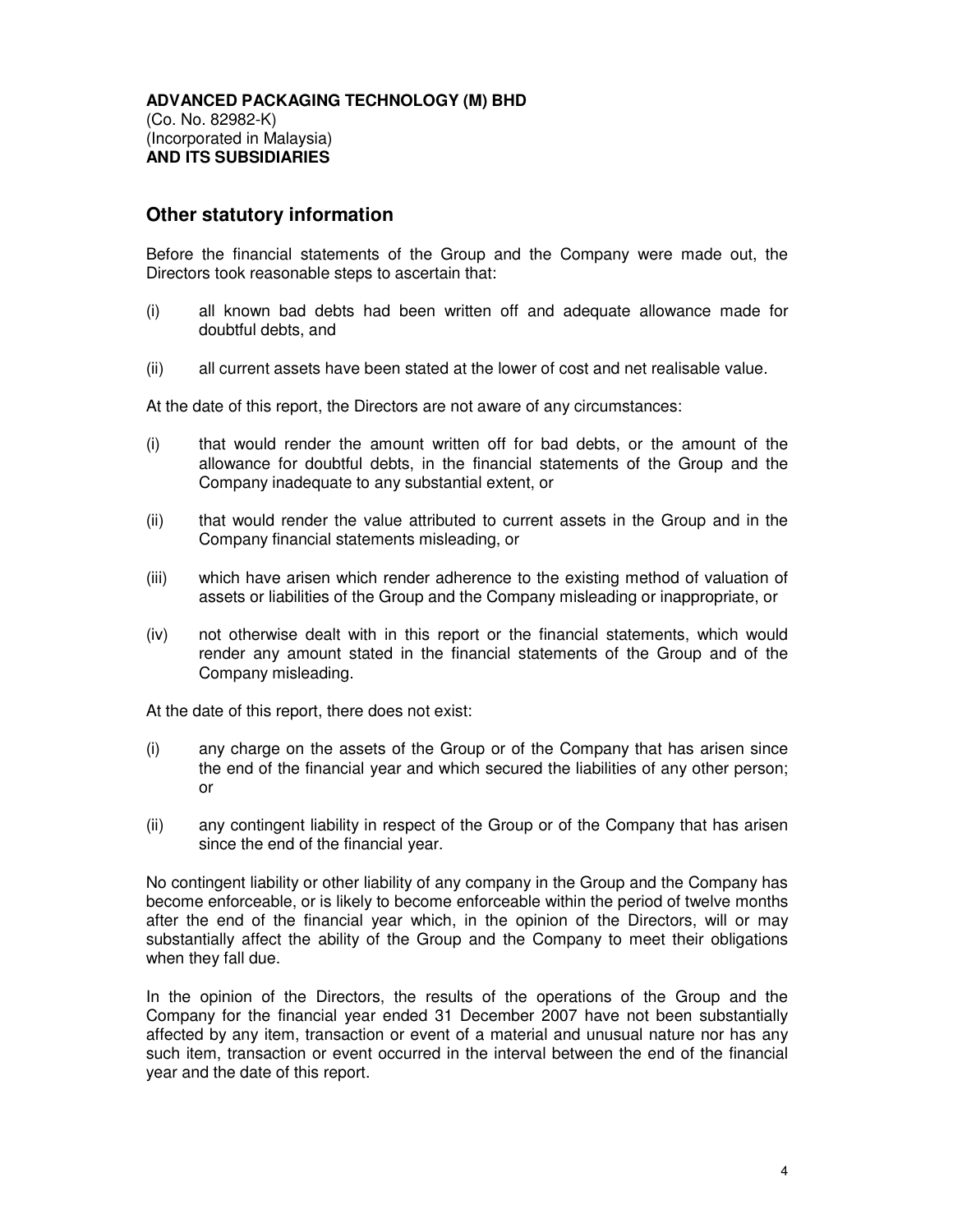### Auditors

 $\widehat{\Sigma}^{\kappa}_{\mathbf{r}}$ 

The auditors, Messrs PKF, have indicated their willingness to continue in office.

Signed on behalf of the Board in accordance with a resolution of 'he Directors,

TJIN KIAT @ TAN CHENG KEAT

NG CHOO TIM

Kuala Lumpur

Dated: 24 APR 2008

 $\langle \hat{\beta}_N \hat{\beta}_N \rangle$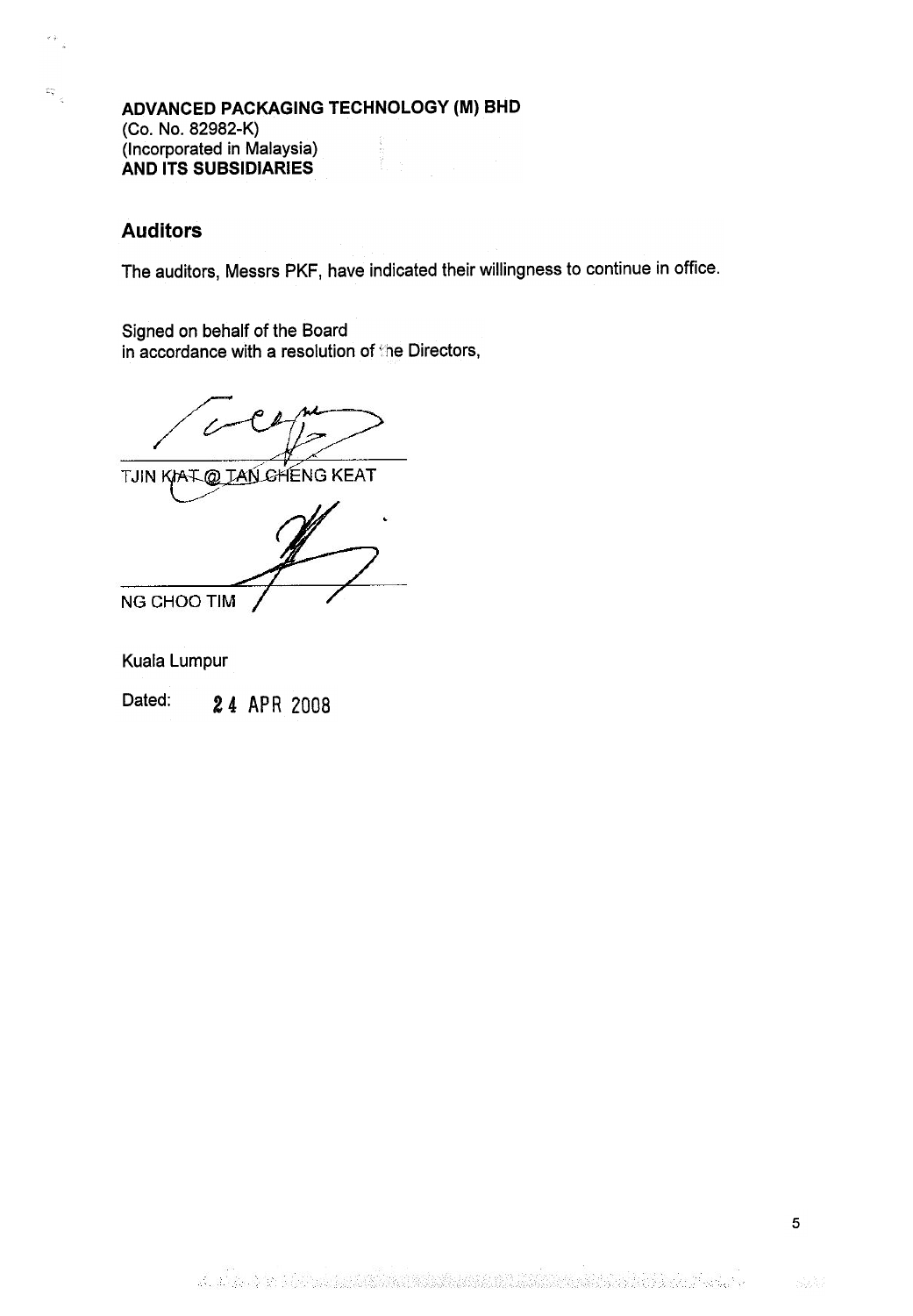#### STATEMENT BY DIRECTORS PURSUANT TO SECTION 169 (15) OF THE COMPANIES ACT, 1965

In the opinion of the Directors, the accompanying financial statements are drawn up in accordance with the provision of the Companies Act, 1965 and applicable approved accounting standards in Malaysia for Entities Other than Private Entities so as to give a true and fair view of the state of affairs of the Group and the Company as at 31 December 2007 and of the results of their operations and the cash flows for the financial year ended on that date.

Signed on behalf of the Board in accordance with a resolution of the Directors,

TJIN KIAT @ TAN CHENG KEAT NG CHOO TIM

Kuala Lumpur

Dated: 24 APR 2008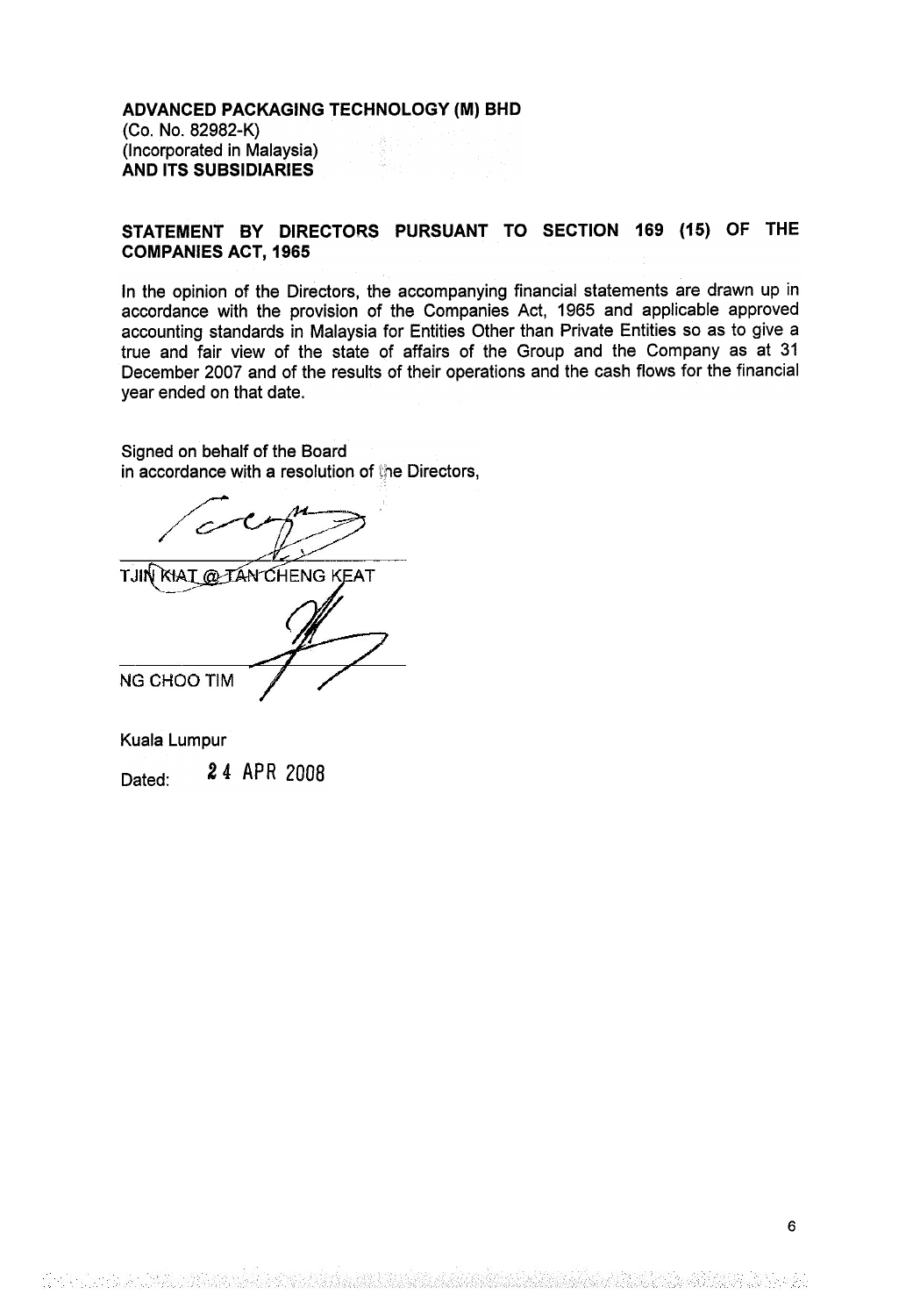$\frac{5}{3}$ 

### STATUTORY DECLARATION PURSUANT TO SECTION 169 (16) OF THE COMPANIES ACT, 1965

We, TJIN KIAT @ TAN CHENG KEAT and YEO TEK LING, being the Directors primarily responsible for the financial management of ADVANCED PACKAGING TECHNOLOGY (M) BHD, do solemnly and sincerely declare that to the best of our knowledge and belief, the accompanying financial statements are correct, and we make this solemn declaration conscientiously believing the same to be true and by virtue of the provisions of the Consulembusity Denoving the Sum

> ) )  $\mathcal{E}$

Subscribed and solemnly declared by the abovenamed TJIN KIAT @ TAN CHENG KEAT and YEO TEK LING at Kuala Lumpur in Wilayah Persekutuan on  $2,4$  APR 2008

/

TJIN KIAT @ TAN CHENG KEAT

YEO TEK LING

Before me,

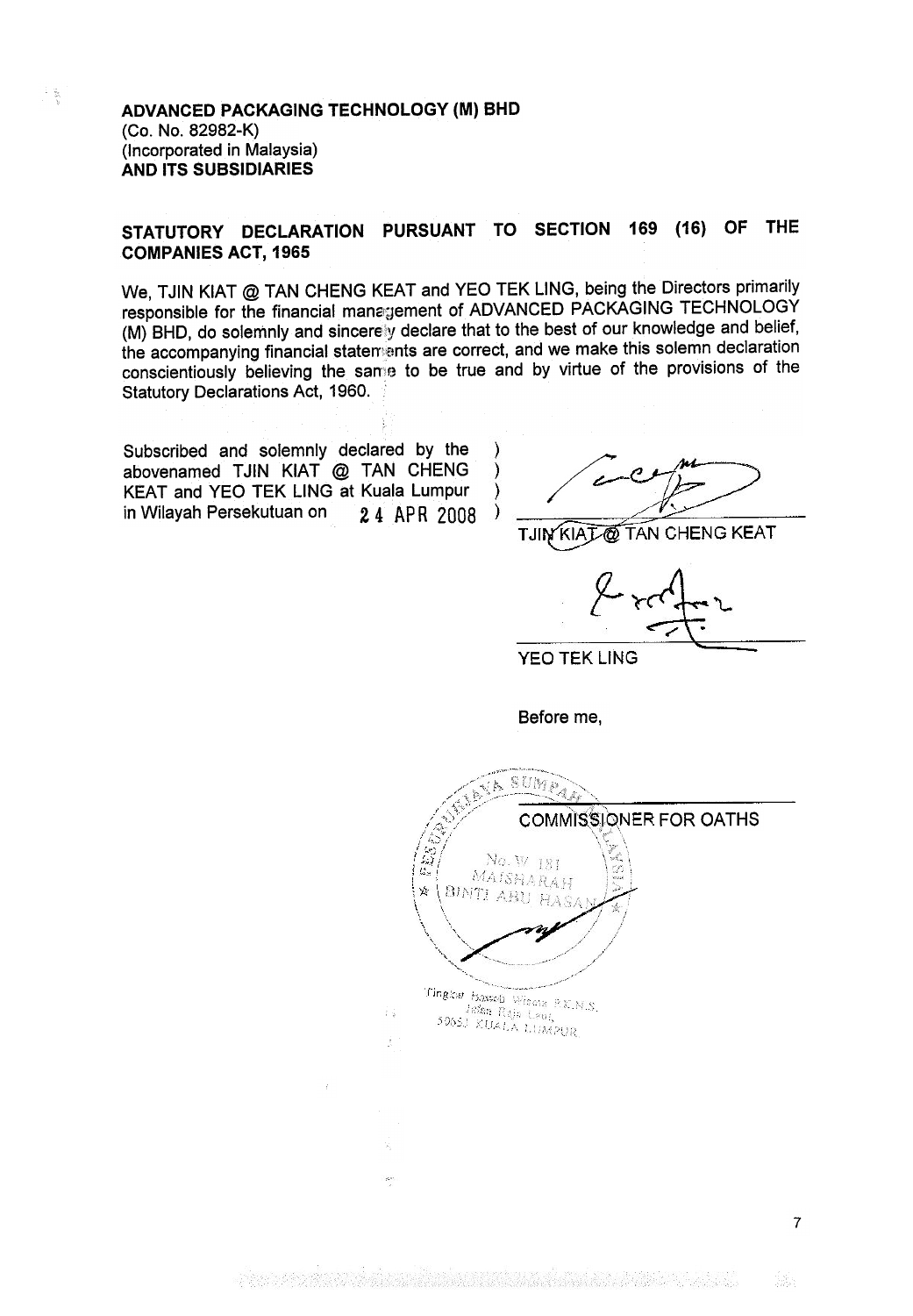



Accountants & business advisers

#### REPORT OF THE AUDITORS TO THE MEMBERS OF ADVANCED PACKAGING TECHNOLOGY (M) BHD

(Co. No. 82982-K) (Incorporated in Malaysia)

We have audited the accompanying financial statements of ADVANCED PACKAGING TECHNOLOGY (M) BHD. These financial statements are the responsibility of the Company's Directors.

It is our responsibility to form an independent opinion, based on our audit, on those financial statements and to report our opinion to you, as a body, in accordance with Section 174 of the Companies Act 1965 and for no other purpose. We do not assume responsibility towards any other person for the content of this report.

We conducted our audit in accordance with approved standards on auditing in Malaysia. These standards require that we plan and perform the audit to obtain all the information and explanations, which we consider necessary to provide us with sufficient evidence to give reasonable assurance that the financial statements are free of material misstatements. An audit includes examining, on a test basis, evidence relevant to the amounts and disclosures in the financial statements. An audit also includes an assessment of the accounting principles used and significant estimates made by the Directors, as well as evaluating the overall adequacy of the presentation of information in the financial statements. We believe our audit provides a reasonable basis for our opinion.

In our opinion:

- (a) the financial statements are properly drawn up in accordance with the provisions of the Companies Act, 1965 and the applicable approved accounting standards in Malaysia for Entities Other than Private Entities so as to give a true and fair view of:
	- (i) the state of affairs of the Group and the Company as at 31 December 2007 and pf the results of their operations and cash flows for the financial year ended on that date; and
	- (ii) the matters required by Section 169 of the Companies Act, 1965 to be dealt with in the financial statements of the Group and the Company;

and

(b) the accounting and other records and the registers required by the Companies Act, 1965 to be kept by the Company have been properly kept in accordance with the provisions of the said Act.

We have considered the financial statements and the auditor's report thereon of the subsidiaries of which we have not acted as auditors, as indicated in Note 10 to the financial statements.

Email general@pkfmalaysia.com I www.pkf.com

Tel +603-2032 3828 I Fax +603-2032 1868

<sup>9&</sup>lt;sup>th</sup> Floor MCB Plaza | No. 6, Changkat Raja Chulan | 50200 Kuala Lumpur | Malaysia.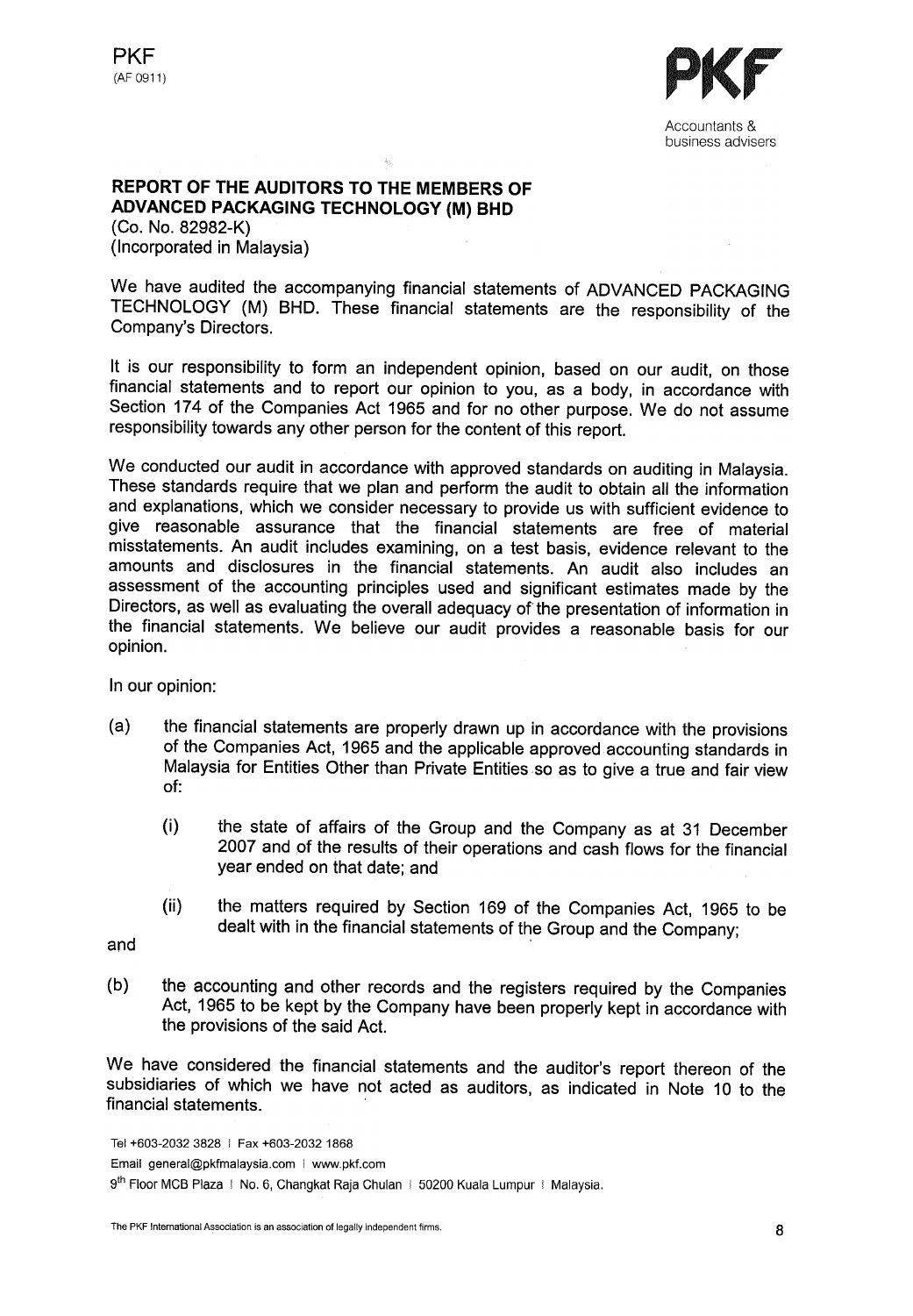

We are satisfied that the financial statements of the subsidiaries that have been consolidated with the Company's financial statements are in form and content appropriate and proper for the purposes of the preparation of the consolidated financial statements and we have received satisfactory information and explanations as required by us for those purposes.

The auditors' reports on the financial statements of the subsidiaries was not subject to any qualification except as disclosed in Note 10 and did not include any comment made under Subsection (3) of Section 174 of the Act.

Puf

PKF AF 0911 CHARTERED ACCOUNTANTS

Randi Mohamment

RAMLI BIN MOHAMAD 1776/06/08/J PARTNER

Kuala Lumpur

Dated: 24 APR 2008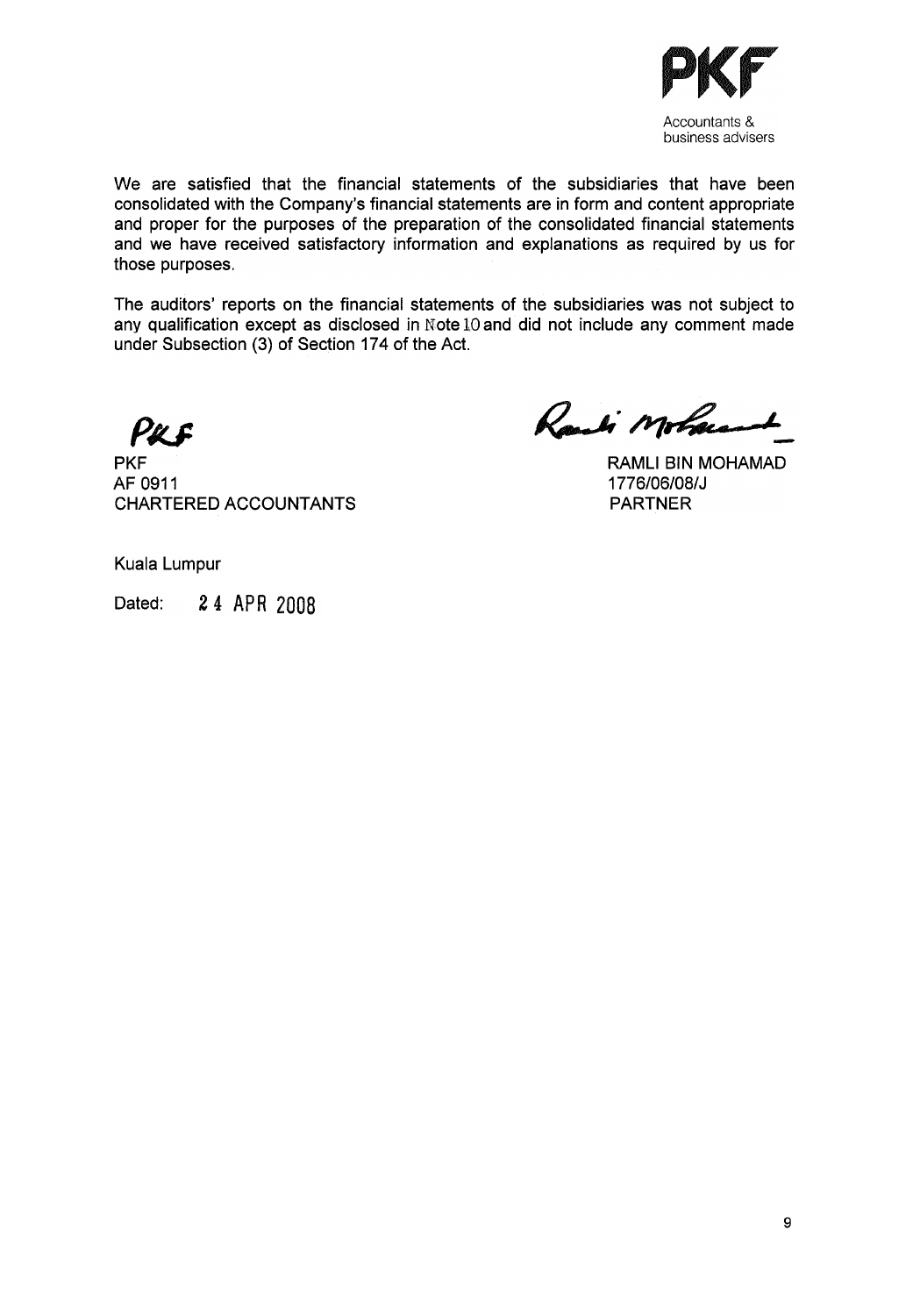#### **INCOME STATEMENTS FOR THE YEAR ENDED 31 DECEMBER 2007**

|                                                                           |                | Group          |                | Company        |                |
|---------------------------------------------------------------------------|----------------|----------------|----------------|----------------|----------------|
|                                                                           |                | 2007           | 2006           | 2007           | 2006           |
|                                                                           | <b>Note</b>    | <b>RM</b>      | <b>RM</b>      | <b>RM</b>      | <b>RM</b>      |
| Revenue                                                                   |                | 25,251,813     | 24,592,614     | 25,251,813     | 24,592,614     |
| Other operating income<br>Changes in inventories<br>of finished goods and |                | 582,574        | 539,650        | 582,396        | 539,468        |
| work-in-progress                                                          |                | (76, 263)      | 23,250         | (76, 263)      | 23,250         |
| Raw materials used<br>Staff costs (inclusive of                           |                | (15, 468, 979) | (15, 291, 778) | (15, 468, 979) | (15, 291, 778) |
| Directors' remuneration)<br>Impairment of investment                      | $\overline{c}$ | (3,036,663)    | (2,833,704)    | (3,036,663)    | (2,832,926)    |
| in joint venture<br>Amortisation of prepaid                               |                |                | (651,000)      |                |                |
| lease payment                                                             |                | (7, 390)       | (7, 390)       | (7, 390)       | (7, 390)       |
| Depreciation                                                              |                | (1, 206, 018)  | (1, 211, 703)  | (1, 206, 018)  | (1, 211, 703)  |
| Other operating expenses                                                  |                | (2,577,556)    | (2,587,135)    | (2,427,005)    | (2, 333, 673)  |
| <b>Operating profits</b>                                                  | 3              | 3,461,518      | 2,572,804      | 3,611,891      | 3,477,862      |
| Interest income                                                           |                | 965,778        | 766,511        | 964,316        | 742,680        |
| Finance cost                                                              | 4              | (15, 527)      | (15, 487)      | (14, 430)      | (15, 442)      |
| Profit before tax                                                         |                | 4,411,769      | 3,323,828      | 4,561,777      | 4,205,100      |
| Tax expense                                                               | 5              | (1, 244, 664)  | (978, 706)     | (1, 244, 664)  | (978, 706)     |
| Net profit for the year                                                   |                | 3,167,105      | 2,345,122      | 3,317,113      | 3,226,394      |
| Basic earnings per share<br>(sen)                                         | 6              | 7.72           | 5.72           |                |                |
| Dividends per share                                                       |                |                |                |                |                |
| (sen)                                                                     | 7              | 3.50           | 3.00           | 3.50           | 3.00           |
|                                                                           |                |                |                |                |                |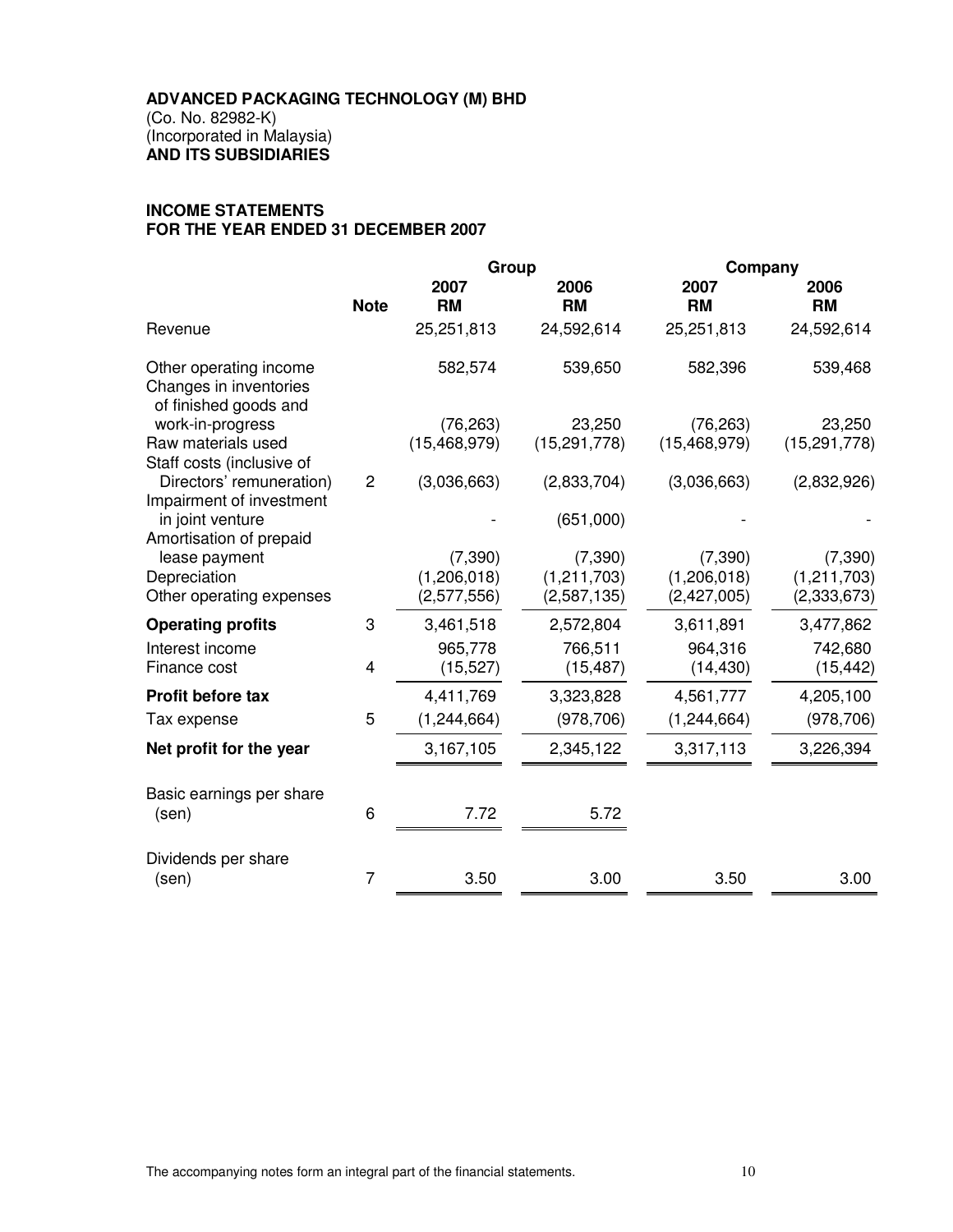#### **BALANCE SHEETS AS AT 31 DECEMBER 2007**

|                                                      |             | Group              |                         | Company            |                       |
|------------------------------------------------------|-------------|--------------------|-------------------------|--------------------|-----------------------|
|                                                      |             | 2007               | 2006                    | 2007               | 2006                  |
|                                                      | <b>Note</b> | <b>RM</b>          | <b>RM</b>               | <b>RM</b>          | <b>RM</b>             |
| <b>Non-current assets</b>                            |             |                    |                         |                    |                       |
| Property, plant and equipment                        | 8<br>9      | 7,835,292          | 8,762,577               | 7,835,292          | 8,762,577             |
| Prepaid lease payments<br>Investment in subsidiaries | 10          | 570,815            | 578,205                 | 570,815<br>41,201  | 578,205<br>41,201     |
| Investment in jointly                                |             |                    |                         |                    |                       |
| controlled entity                                    | 11          | 5,880,363          | 5,814,190               |                    |                       |
| Other investment                                     | 12          | 5,000,000          | 5,000,000               | 5,000,000          | 5,000,000             |
| Amount due from subsidiaries                         | 13          |                    |                         | 7,365,749          | 11,363,014            |
|                                                      |             | 19,286,470         | 20,154,972              | 20,813,057         | 25,744,997            |
| <b>Current assets</b>                                |             |                    |                         |                    |                       |
| Inventories                                          | 14          | 5,542,358          | 5,733,404               | 5,542,358          | 5,733,404             |
| Trade receivables                                    | 15          | 5,271,118          | 6,033,564               | 5,271,118          | 6,033,564             |
| Other receivables, deposits                          |             |                    |                         |                    |                       |
| and prepayments                                      | 16          | 530,993            | 4,625,594<br>19,751,916 | 517,983            | 441,208<br>19,524,635 |
| Cash and cash equivalents                            |             | 25,787,070         |                         | 25,670,503         |                       |
|                                                      |             | 37,131,539         | 36,144,478              | 37,001,962         | 31,732,811            |
| <b>Current liabilities</b>                           |             |                    |                         |                    |                       |
| Trade payables                                       | 17          | 827,579            | 1,982,231               | 827,579            | 1,982,231             |
| Amount due to Directors                              | 18          | 108,000            | 81,000                  | 108,000            | 81,000                |
| Other payables and accruals<br>Tax payable           |             | 946,333<br>275,510 | 1,179,680<br>458,501    | 850,674<br>275,510 | 970,719<br>458,501    |
|                                                      |             | 2,157,422          | 3,701,412               | 2,061,763          | 3,492,451             |
|                                                      |             |                    |                         |                    |                       |
| <b>Net current assets</b>                            |             | 34,974,117         | 32,443,066              | 34,940,199         | 28,240,360            |
| <b>Non-current liabilities</b>                       |             |                    |                         |                    |                       |
| Deferred taxation                                    | 19          | 1,003,633          | 1,133,272               | 1,003,633          | 1,133,272             |
| Provision for staff gratuity                         | 20          | 583,310            | 567,587                 | 583,310            | 567,587               |
|                                                      |             | (1,586,943)        | (1,700,859)             | (1,586,943)        | (1,700,859)           |
|                                                      |             | 52,673,644         | 50,897,179              | 54,166,313         | 52,284,498            |
| Financed by:                                         |             |                    |                         |                    |                       |
| Share capital                                        | 21          | 41,008,500         | 41,008,500              | 41,008,500         | 41,008,500            |
| Reserves                                             | 22          | 11,665,144         | 9,888,679               | 13, 157, 813       | 11,275,998            |
| Total equity attributable to                         |             |                    |                         |                    |                       |
| shareholders of the Company                          |             | 52,673,644         | 50,897,179              | 54,166,313         | 52,284,498            |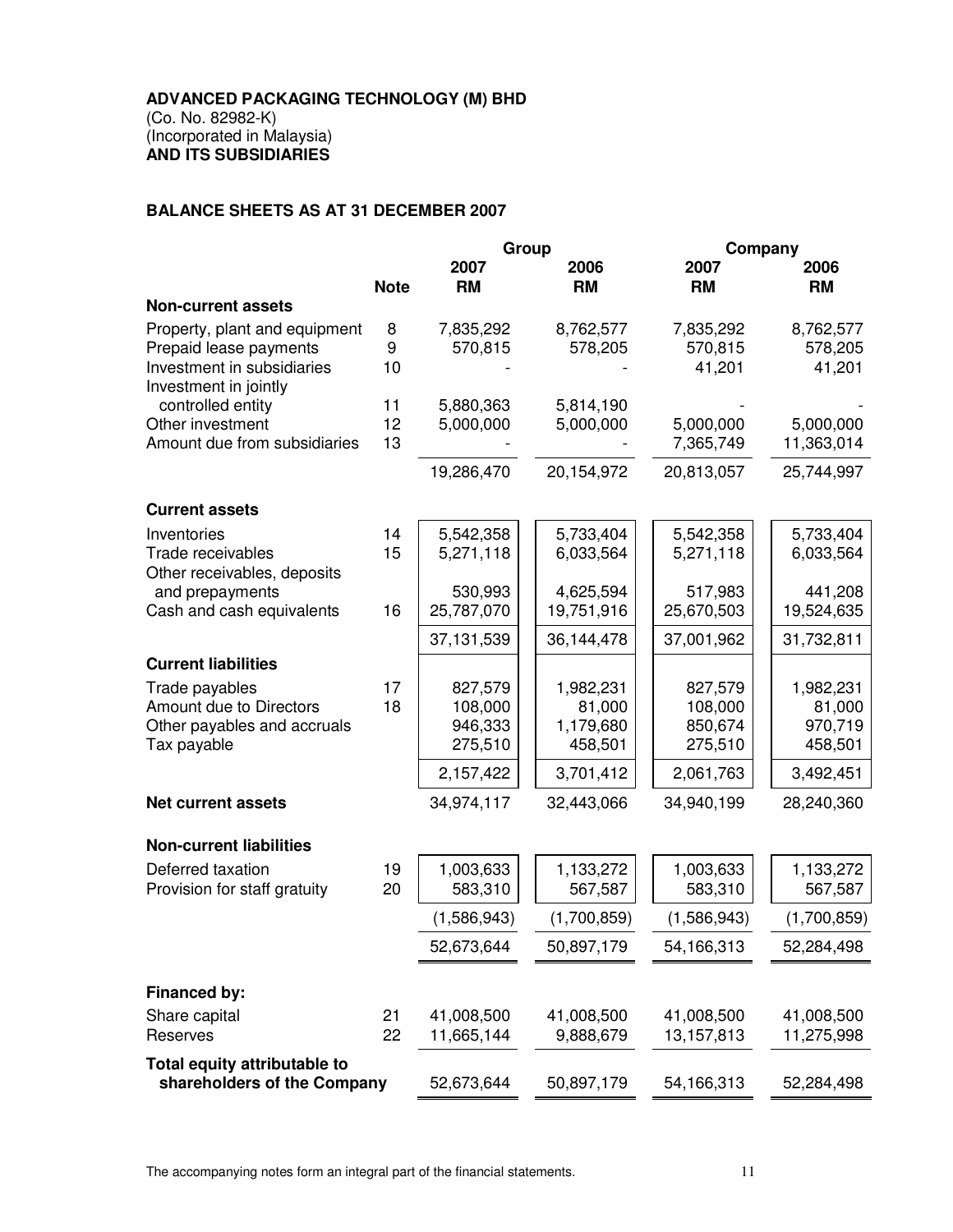#### **STATEMENTS OF CHANGES IN EQUITY FOR THE YEAR ENDED 31 DECEMBER 2007**

|                                  | <b>Note</b>    | <b>Share</b><br>Capital<br><b>RM</b> | Non-<br>distributable<br><b>Translation</b><br>reserve<br><b>RM</b> | <b>Distributable</b><br><b>Retained</b><br><b>Profits</b><br><b>RM</b> | <b>Total</b><br><b>RM</b> |
|----------------------------------|----------------|--------------------------------------|---------------------------------------------------------------------|------------------------------------------------------------------------|---------------------------|
| Group                            |                |                                      |                                                                     |                                                                        |                           |
| At 1 January 2006                |                | 41,008,500                           | 131,732                                                             | 8,838,555                                                              | 49,978,787                |
| Currency translation differences |                |                                      | (196, 475)                                                          |                                                                        | (196, 475)                |
| Net profit for the year          |                |                                      |                                                                     | 2,345,122                                                              | 2,345,122                 |
| <b>Dividends</b>                 | 7              |                                      |                                                                     | (1, 230, 255)                                                          | (1, 230, 255)             |
| At 31 December 2006              |                | 41,008,500                           | (64, 743)                                                           | 9,953,422                                                              | 50,897,179                |
| Currency translation differences |                |                                      | 44,658                                                              |                                                                        | 44,658                    |
| Net profit for the year          |                |                                      |                                                                     | 3,167,105                                                              | 3,167,105                 |
| <b>Dividends</b>                 | $\overline{7}$ |                                      |                                                                     | (1,435,298)                                                            | (1,435,298)               |
| At 31 December 2007              |                | 41,008,500                           | (20, 085)                                                           | 11,685,229                                                             | 52,673,644                |
| Company                          |                |                                      |                                                                     |                                                                        |                           |
| At 1 January 2006                |                | 41,008,500                           |                                                                     | 9,279,859                                                              | 50,288,359                |
| Net profit for the year          |                |                                      |                                                                     | 3,226,394                                                              | 3,226,394                 |
| <b>Dividends</b>                 | $\overline{7}$ |                                      |                                                                     | (1, 230, 255)                                                          | (1, 230, 255)             |
| At 31 December 2006              |                | 41,008,500                           |                                                                     | 11,275,998                                                             | 52,284,498                |
| Net profit for the year          |                |                                      |                                                                     | 3,317,113                                                              | 3,317,113                 |
| <b>Dividends</b>                 | $\overline{7}$ |                                      |                                                                     | (1,435,298)                                                            | (1,435,298)               |
| At 31 December 2007              |                | 41,008,500                           |                                                                     | 13,157,813                                                             | 54,166,313                |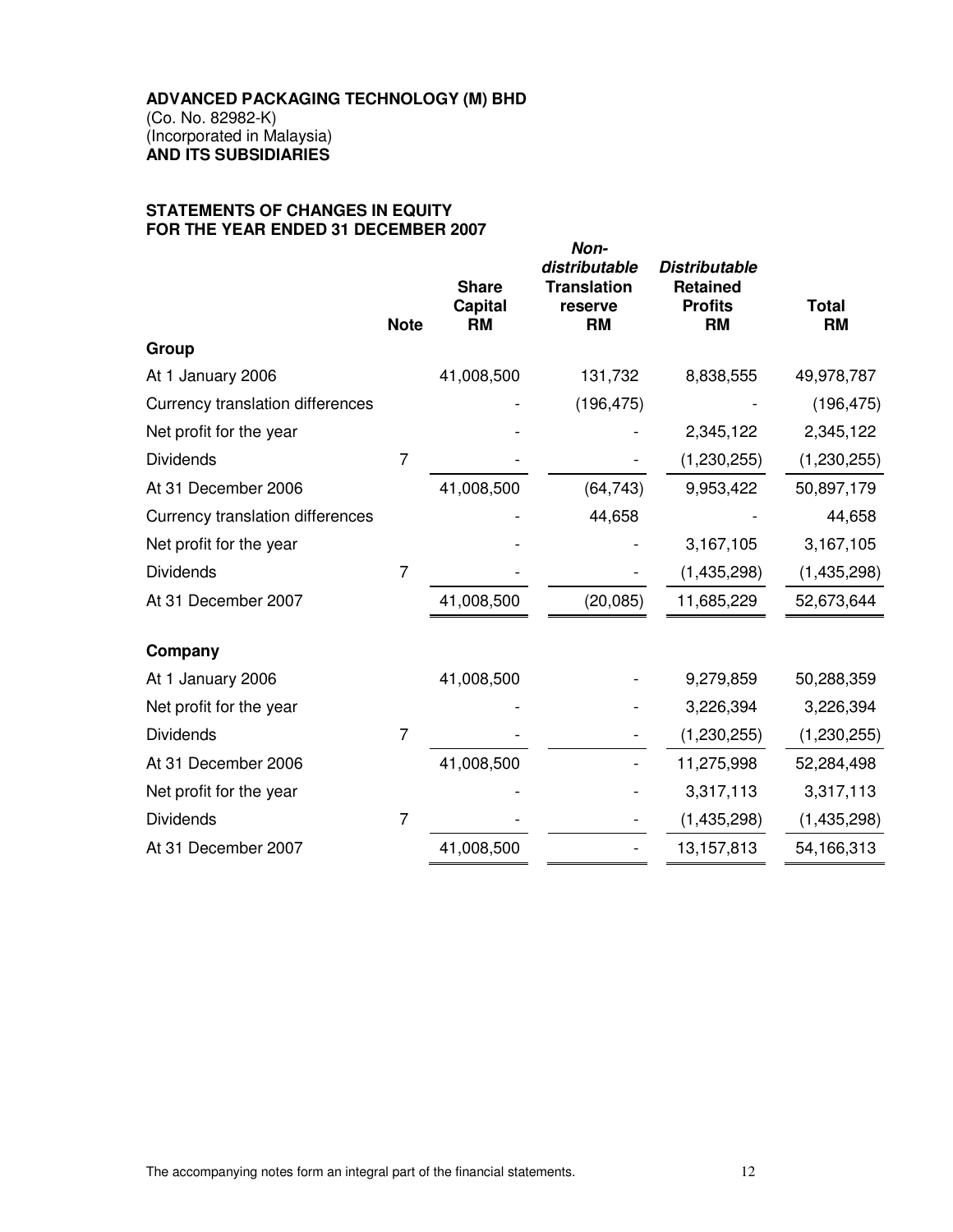#### **CASH FLOW STATEMENTS FOR THE YEAR ENDED 31 DECEMBER 2007**

|                                                                                                                                                                                                                                          | Group                                             |                                                                | Company                                           |                                                     |
|------------------------------------------------------------------------------------------------------------------------------------------------------------------------------------------------------------------------------------------|---------------------------------------------------|----------------------------------------------------------------|---------------------------------------------------|-----------------------------------------------------|
|                                                                                                                                                                                                                                          | 2007<br><b>RM</b>                                 | 2006<br><b>RM</b><br>restated                                  | 2007<br><b>RM</b>                                 | 2006<br><b>RM</b><br>restated                       |
| Cash flows generated from/<br>(used in) operating activities                                                                                                                                                                             |                                                   |                                                                |                                                   |                                                     |
| Profit before tax                                                                                                                                                                                                                        | 4,411,769                                         | 3,323,828                                                      | 4,561,777                                         | 4,205,100                                           |
| Adjustments for:                                                                                                                                                                                                                         |                                                   |                                                                |                                                   |                                                     |
| Amortisation of prepaid<br>lease payment<br>Depreciation<br>Allowance for doubtful debts<br>Reversal of allowance for<br>doubtful debts<br>Impairment loss on investment<br>in joint venture<br>Loss on foreign exchange<br>- unrealised | 7,390<br>1,206,018<br>1,596<br>(37, 919)<br>6,548 | 7,390<br>1,211,703<br>15,959<br>(17, 047)<br>651,000<br>16,722 | 7,390<br>1,206,018<br>1,596<br>(37, 919)<br>6,548 | 7,390<br>1,211,703<br>15,959<br>(17, 047)<br>16,722 |
| Investment income                                                                                                                                                                                                                        | (153, 165)                                        | (124, 647)                                                     | (153, 165)                                        | (124, 647)                                          |
| Gain on disposal of property,<br>plant and equipment<br>Interest income<br>Property, plant and equipment<br>written off<br>Provision for staff gratuity                                                                                  | (19,698)<br>(965, 778)<br>168<br>53,287           | (17,073)<br>(766, 511)<br>51,848                               | (19,698)<br>(964, 316)<br>168<br>53,287           | (17,073)<br>(742, 680)<br>51,848                    |
| <b>Operating profit before</b>                                                                                                                                                                                                           |                                                   |                                                                |                                                   |                                                     |
| working capital changes                                                                                                                                                                                                                  | 4,510,216                                         | 4,353,173                                                      | 4,661,686                                         | 4,607,276                                           |
| Decrease/(Increase) in inventories<br>Decrease/(Increase) in trade and<br>other receivables<br>(Decrease)/Increase in trade and<br>other payables                                                                                        | 191,046<br>4,863,659<br>(1,359,351)               | (1,212,258)<br>(4,912,866)<br>1,175,465                        | 191,046<br>713,798<br>(1, 246, 049)               | (1,212,258)<br>(728, 480)<br>972,001                |
| Cash generated from/<br>(used in) operations<br>Income tax paid<br>Staff gratuity paid                                                                                                                                                   | 8,205,570<br>(1, 557, 295)<br>(37, 564)           | (596, 486)<br>(708, 334)<br>(5, 557)                           | 4,320,481<br>(1, 557, 295)<br>(37, 564)           | 3,638,539<br>(708, 334)<br>(5, 557)                 |
| Net cash from/(used in)<br>operating activities                                                                                                                                                                                          | 6,610,711                                         | (1,310,377)                                                    | 2,725,622                                         | 2,924,648                                           |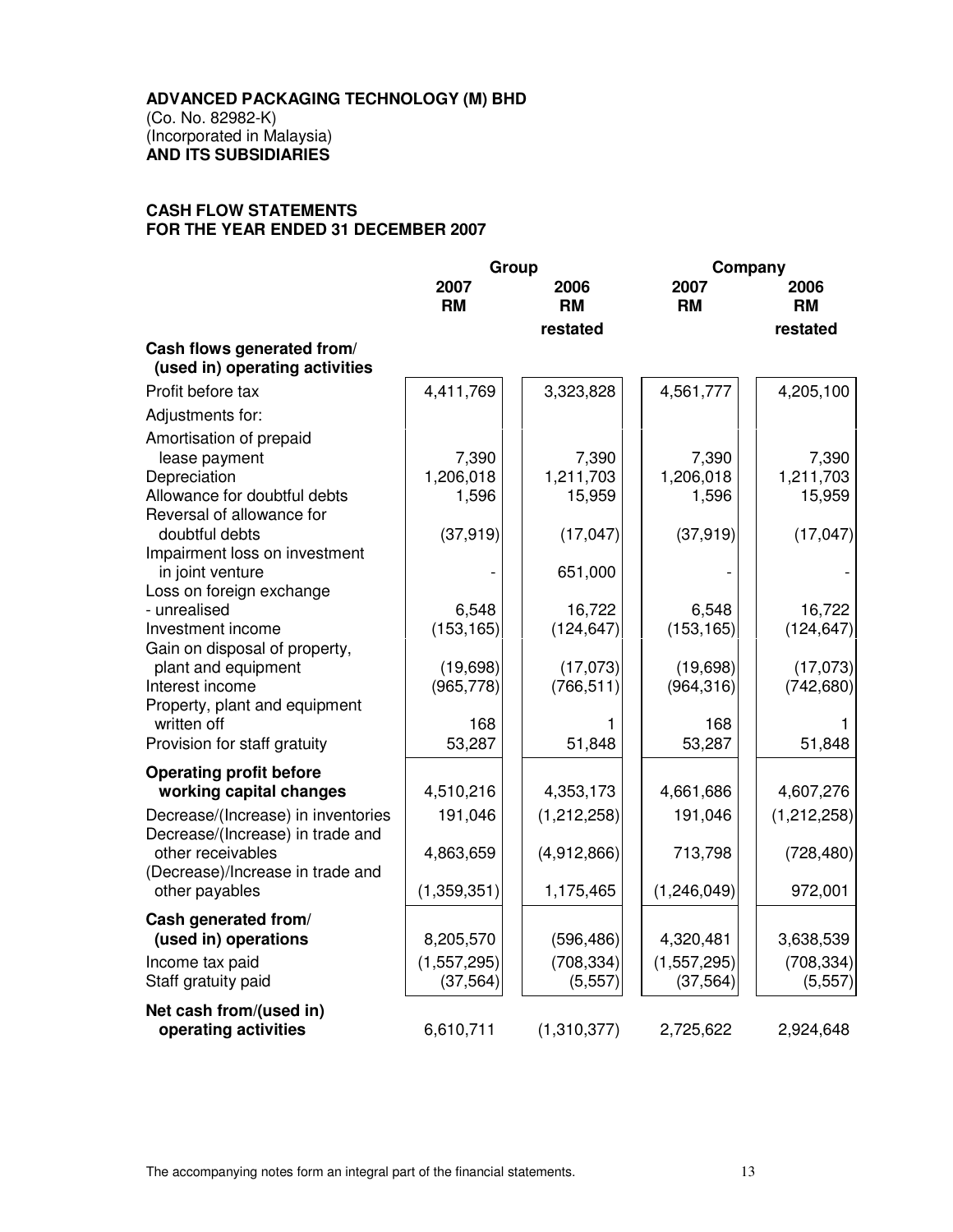#### **CASH FLOW STATEMENTS** (continued) **FOR THE YEAR ENDED 31 DECEMBER 2007**

|                                                                                   |                         | Group                   |                         | Company                  |  |
|-----------------------------------------------------------------------------------|-------------------------|-------------------------|-------------------------|--------------------------|--|
|                                                                                   | 2007<br><b>RM</b>       | 2006<br><b>RM</b>       | 2007<br><b>RM</b>       | 2006<br><b>RM</b>        |  |
|                                                                                   |                         | restated                |                         | restated                 |  |
| Cash flows generated from/<br>(used in) investing activities                      |                         |                         |                         |                          |  |
| Repayment from/(Advances to)<br>subsidiaries<br>Acquisition of other investment   |                         | (5,000,000)             | 3,997,265               | (119,668)<br>(5,000,000) |  |
| Acquisition of a subsidiary                                                       |                         |                         |                         | (36, 280)                |  |
| Interest received                                                                 | 965,778                 | 766,511                 | 964,316                 | 742,680                  |  |
| Investment income received<br>Proceeds from disposal of                           | 153,165                 | 124,647                 | 153,165                 | 124,647                  |  |
| property, plant and equipment                                                     | 21,000                  | 17,900                  | 21,000                  | 17,900                   |  |
| Refund of capital investment from<br>joint venture<br>Purchase of property, plant |                         | 4,282,527               |                         |                          |  |
| and equipment                                                                     | (280, 202)              | (640, 468)              | (280, 202)              | (640, 468)               |  |
| Net cash generated from/(used in)<br>investing activities                         | 859,741                 | (448, 883)              | 4,855,544               | (4,911,189)              |  |
| Cash flows used in financing<br>activity                                          |                         |                         |                         |                          |  |
| Dividend paid                                                                     | (1,435,298)             | (1, 230, 255)           | (1,435,298)             | (1,230,255)              |  |
| Net cash used in financing<br>activity                                            | (1,435,298)             | (1, 230, 255)           | (1,435,298)             | (1,230,255)              |  |
| Net increase/(decrease) in cash<br>and cash equivalents                           | 6,035,154               | (2,989,515)             | 6,145,868               | (3,216,796)              |  |
| Cash and cash equivalents at<br>beginning of year                                 | 19,751,916              | 22,741,431              | 19,524,635              | 22,741,431               |  |
| Cash and cash equivalents at<br>end of year                                       | 25,787,070              | 19,751,916              | 25,670,503              | 19,524,635               |  |
| <b>Cash and cash equivalents</b><br>comprise:                                     |                         |                         |                         |                          |  |
| Cash and bank balances<br>Deposits with licensed banks                            | 2,287,070<br>23,500,000 | 1,251,916<br>18,500,000 | 2,170,503<br>23,500,000 | 1,024,635<br>18,500,000  |  |
|                                                                                   | 25,787,070              | 19,751,916              | 25,670,503              | 19,524,635               |  |
|                                                                                   |                         |                         |                         |                          |  |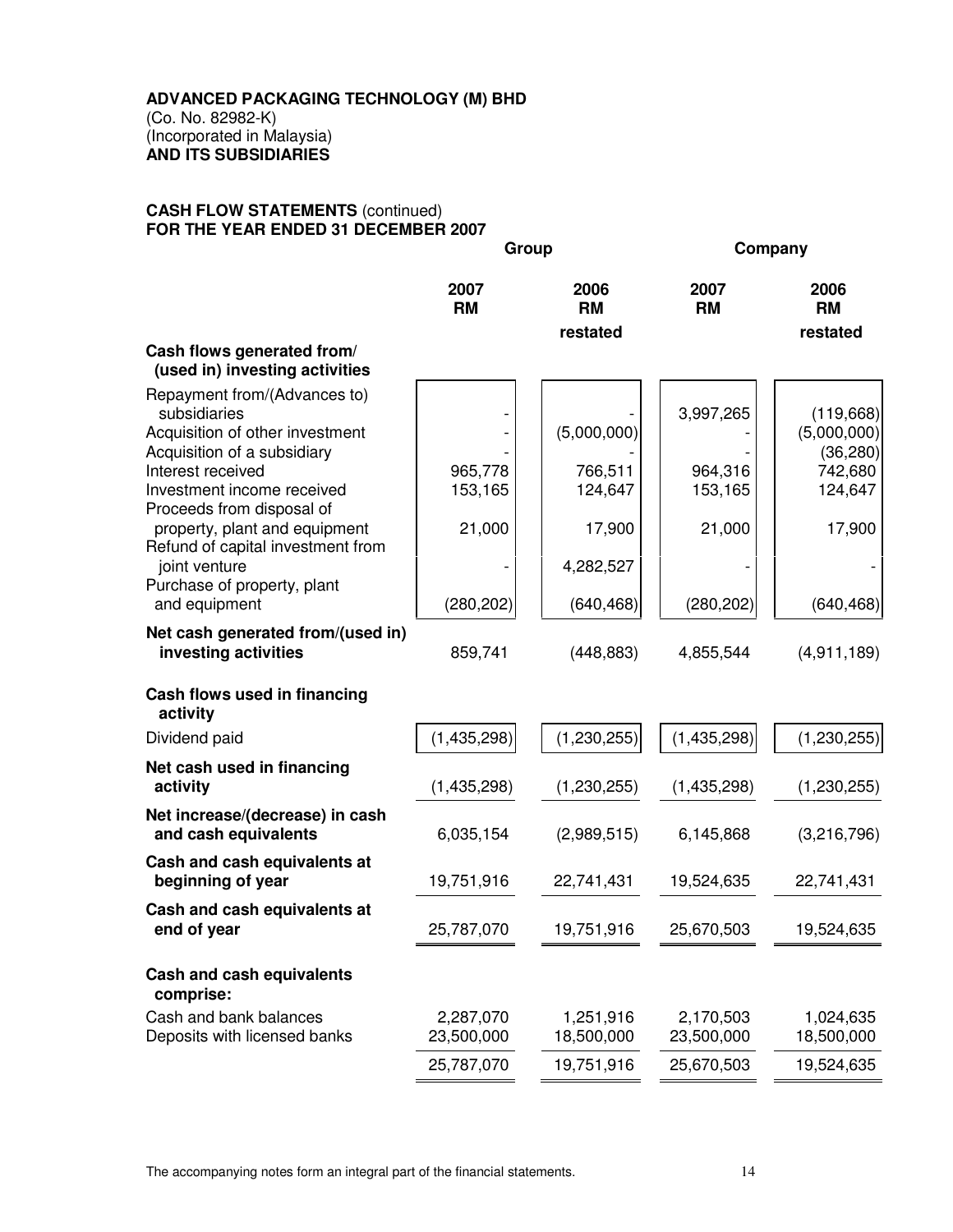### **Notes to the financial statements at 31 December 2007**

#### 1. **Summary of significant accounting policies**

On 1 January 2007, the Group and the Company adopted the following new and revised FRSs which are relevant to the Group and the Company's operations and mandatory for annual periods beginning on or after 1 October 2006:

| <b>FRS 117</b> | Leases                                                       |
|----------------|--------------------------------------------------------------|
| <b>FRS 124</b> | <b>Related Party Disclosure</b>                              |
| FRS 2          | Share-based Payment                                          |
| FRS 3          | <b>Business Combinations</b>                                 |
| FRS 5          | Non-current Assets Held for Sale and Discontinued Operations |

The adoption of the above FRS does not have significant financial impact on the Group and the Company.

The following FRS, Amendments to FRS and Interpretations were issued but not yet effective and have not been applied by the Group and the Company:

| <b>Effective for</b> |  |  |  |
|----------------------|--|--|--|
| financial periods    |  |  |  |
| beginning on         |  |  |  |
| or after             |  |  |  |

#### **FRS and Amendments to FRS**

| <b>FRS 139</b> | : Financial Instruments: Recognition and Measurement       | Deferred       |
|----------------|------------------------------------------------------------|----------------|
| <b>FRS 107</b> | : Cash Flow Statements                                     | 1 July 2007    |
| <b>RFS 112</b> | : Income Taxes                                             | 1 July 2007    |
| <b>FRS 118</b> | $:$ Revenue                                                | 1 July 2007    |
| <b>FRS 134</b> | : Interim Financial Reporting                              | 1 July 2007    |
| <b>FRS 137</b> | : Provisions, Contingent Liabilities and Contingent        | 1 July 2007    |
|                | Assets                                                     |                |
|                | Amendment to FRS 119 : Employee Benefits - Actuarial Gains | 1 January 2007 |
|                | and Losses, Group Plans and Disclosures                    |                |
|                | Amendment to FRS 121 : The Effects of Changes in Foreign   | 1 July 2007    |
|                | Exchange Rates - Net Investment in Foreign Operation       |                |

The Group plans to apply the above mentioned FRSs (except for FRS 139 of which its effective date has yet to be announced) for annual periods beginning 1 January 2008.

The above FRS and Amendments to FRS are expected to have no significant impact on the financial statements of the Group and the Company upon their initial application as the above FRSs align the MASB's FRSs with the equivalent International Accounting Standards (IASs) both in terms of form and content, and therefore, the adoption of these standards will only impact the form and content of disclosures presented in the financial statements.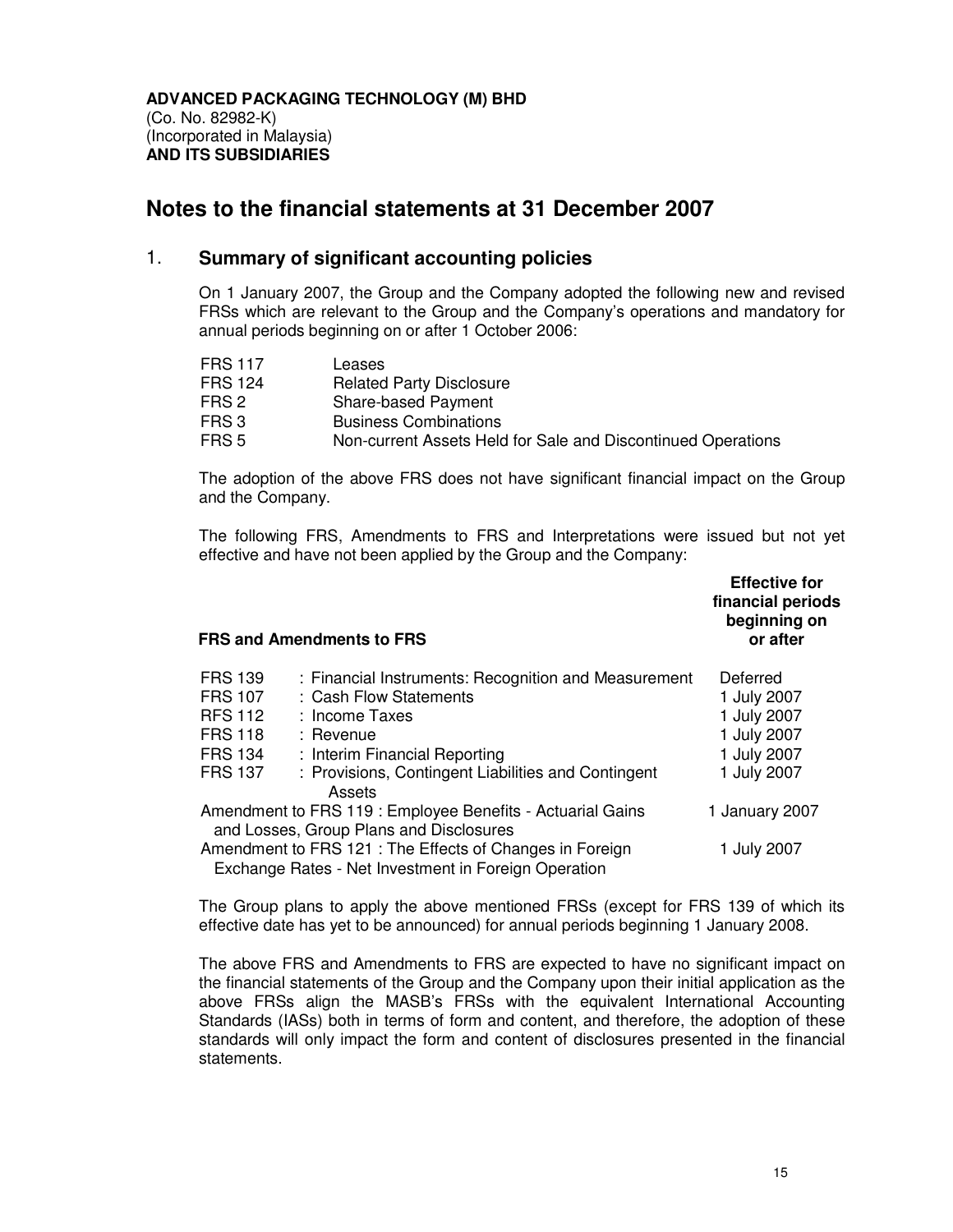#### (a) **Basis of accounting**

The financial statements of the Company have been prepared in accordance with applicable approved accounting standards for entities other than private entities issued by the Malaysian Accounting Standards Board (MASB), accounting principles generally accepted in Malaysia and the provisions of the Companies Act, 1965.

The financial statements have been prepared under the historical cost convention except as disclosed in this summary of significant accounting policies. The preparation of financial statements in conformity with Financial Reporting Standards, requires the use of certain critical accounting estimates and assumptions that effect the reported amounts of assets and liabilities and the disclosure of contingent assets and liabilities at the date of the financial statements and the reported amounts of revenue and expenses during the reported period. It also requires Directors to exercise their judgement in the process of applying the Company's accounting policies. Although these estimates and judgement are based on the Directors' best knowledge of current events and actions, actual results may differ.

#### (b) **Revenue and income recognition**

#### i) **Sales of goods**

Revenue represents invoiced value of goods supplied less returns and discounts and is recognised in the income statement upon delivery of goods and customer's acceptance.

#### ii) **Interest income**

Interest income is recognised in the income statement as it accrues, taking into account the effective yield on the assets.

#### (c) **Basis of consolidation**

Subsidiaries are those corporations in which the Group has power to exercise control over the financial and operating policies so as to obtain benefits from their activities, generally accompanying a shareholding of more than one half of the voting rights. The existence and effect of potential voting rights that are currently exercisable or convertible are considered when assessing whether the Group controls another entity.

Subsidiaries are consolidated using the purchase method of accounting.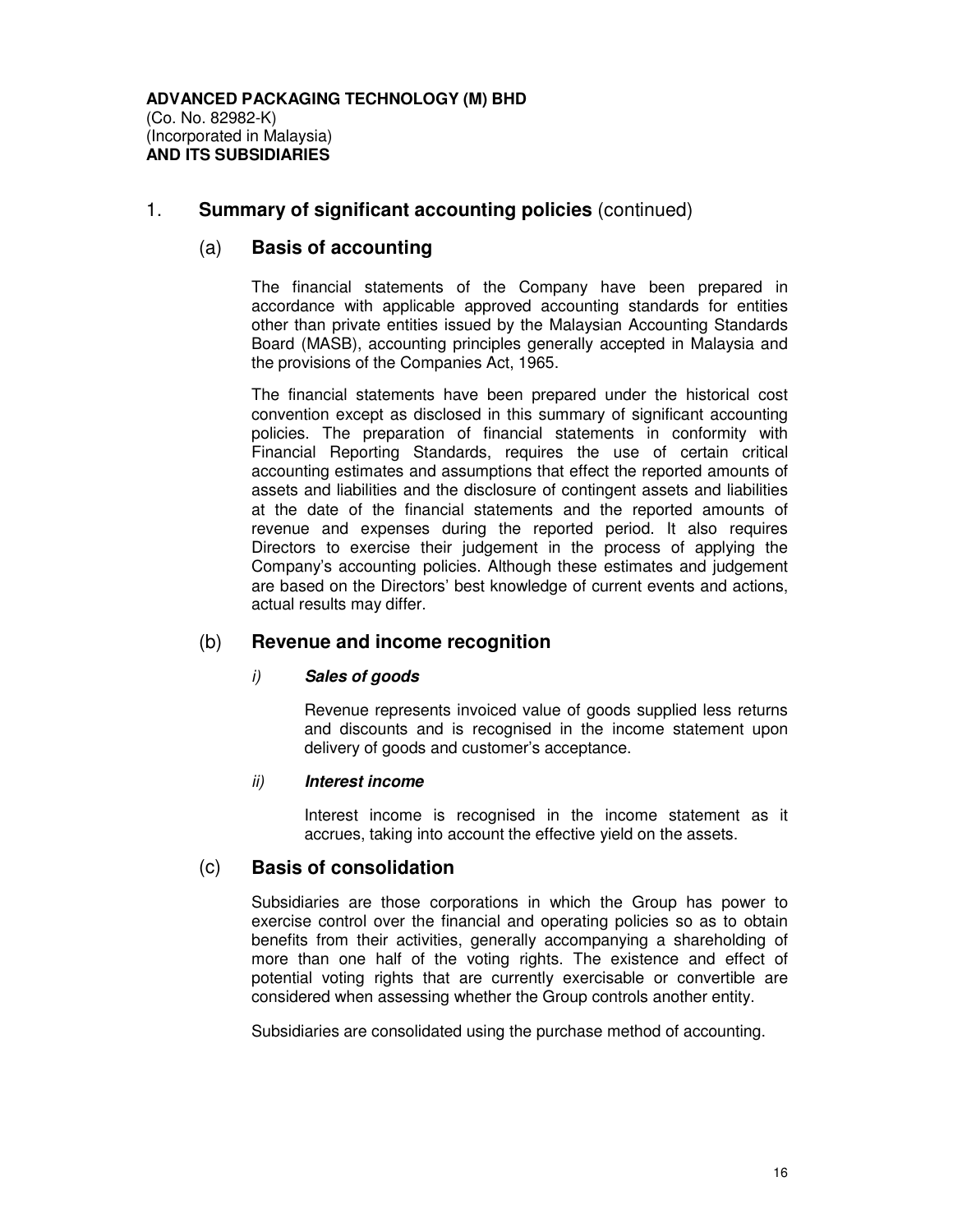#### (c) **Basis of consolidation** (continued)

Under the purchase method of accounting, the results of subsidiary companies acquired or disposed off are included from the date of acquisition up to the date of disposal. The cost of an acquisition is measured at their fair value of the assets given, equity instruments issued and liabilities incurred or assumed at the date of exchange plus cost directly attributable to the acquisition.

Identifiable assets acquired and liabilities and contingent liabilities assumed in a business combination are measured initially at their fair values at the acquisition date, irrespective of the extent of any minority interest. The excess of the cost of acquisition over the fair value of the Group's shares of the identifiable net assets acquired at the date of acquisition is reflected as goodwill. If the cost of acquisition is less that the fair value of the net assets of the subsidiary acquired, the difference is recognised directly in the income statement.

Intragroup transactions, balances and unrealised gains on transactions between Group companies are eliminated. Unrealised losses are also eliminated but considered an impairment indicator of the asset transferred. Accounting policies of subsidiaries have been changed where necessary to ensure consistency with the policies adopted by the Group.

### (d) **Property, plant and equipment**

#### (i) **Recognition and measurement**

Property, plant and equipment are stated at cost less accumulated depreciation and less impairment losses, if any.

Cost includes expenditures that are directly attributable to the acquisition of the asset. The cost of self-constructed assets includes the cost of materials and direct labour, any other costs directly attributable to bringing the asset to working condition for its intended use, and the costs of dismantling and removing the items and restoring the site on which they are located. Purchased software that is integral to the functionality of the related equipment is capitalised as part of that equipment.

When significant parts of an item of property, plant and equipment have different useful lives, they are accounted for as separate item (major components) of property, plant and equipment.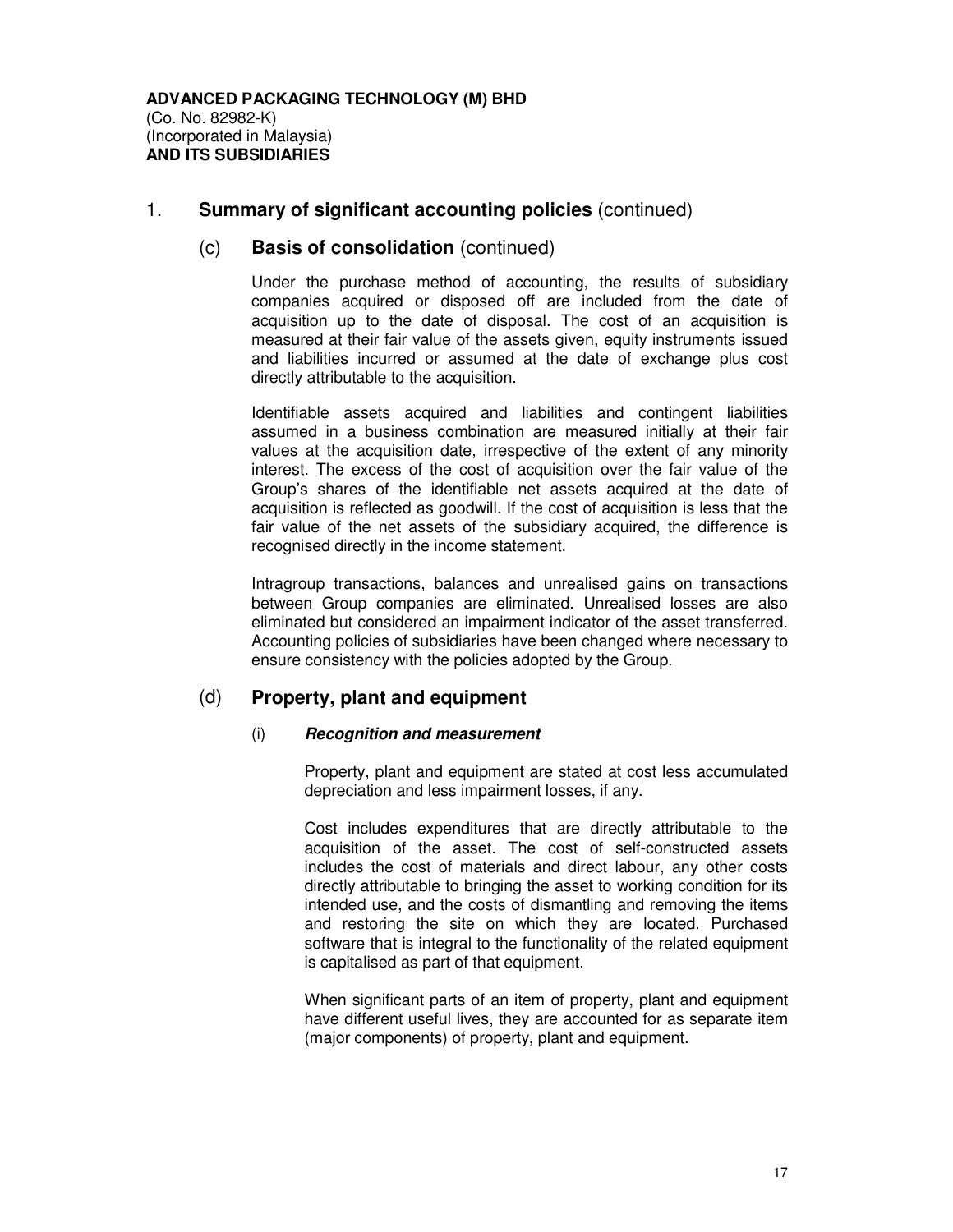#### (d) **Property, plant and equipment** (continued)

#### (ii) **Subsequent costs**

The cost of replacing part of an item of property, plant and equipment is recognised in the carrying amount of the item if it is probable that the future economic benefits embodied within the part will flow to the Group and its cost can be measured reliably. The costs of the day-to-day servicing of property, plant and equipment are recognised in the income statement as incurred.

#### (iii) **Depreciation**

Property, plant and equipment are depreciated on a straight-line basis to write off the cost of the assets over the term of their estimated useful lives at the following principal annual rates:

| <b>Building</b>                   | $2\%$ - 10%            |
|-----------------------------------|------------------------|
| Plant, machinery and tools        | $7\frac{1}{2}\%$ - 10% |
| Furniture, fittings and equipment | 10% - 20%              |
| Motor vehicles                    | 20%                    |

The depreciable amount is determined after deducting the residual value.

Depreciation methods, useful lives and residual values are reassessed at the reporting date.

#### (e) **Leased assets**

Leasehold land that normally has an indefinite economic life and title is not expected to pass to the lessee by the end of the lease term is treated as an operating lease. The payment made on entering into or acquiring a leasehold land is accounted as prepaid lease payments that are amortised over the lease term in accordance with the pattern of benefits provided.

#### (f) **Investment in subsidiary**

Investment in subsidiary is stated at cost. Where an indication of impairment exists, the carrying amount of the investment is assessed and written down immediately to its recoverable amount.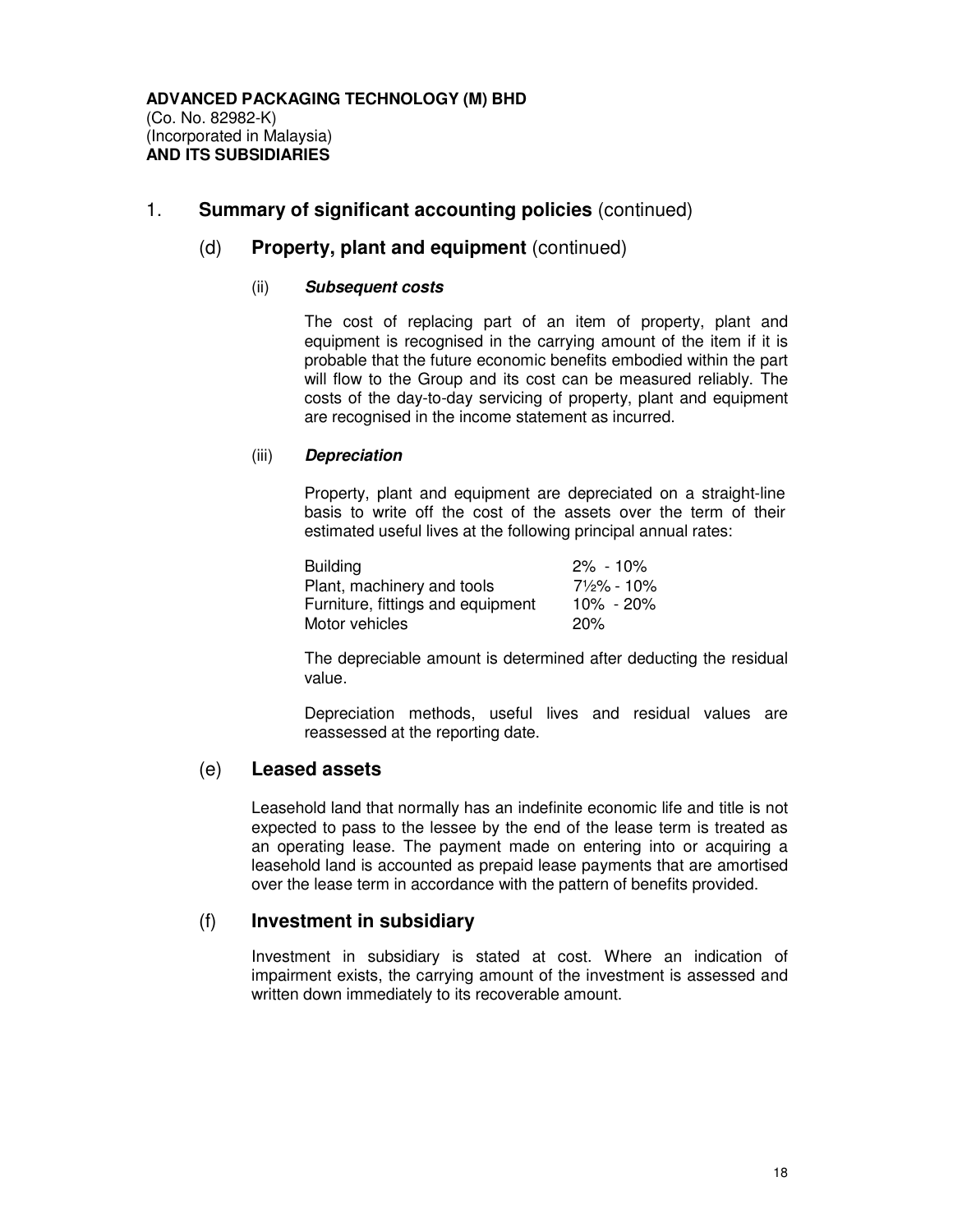#### (g) **Jointly controlled entity**

Jointly controlled entity is corporations, partnerships or other entity over which there is contractually agreed sharing of control by the Group with one or more parties where the strategic financial and operating decisions relating to the entity require unanimous consent of the parties sharing control.

The Group's interest in jointly controlled entity is accounted for in the consolidated financial statements by the equity method of accounting. Equity accounting involves recognising the Group's share of the postacquisition results of jointly controlled entity in the income statement and its share of post-acquisition movements within reserves in reserves. The cumulative post-acquisition movements are adjusted against the cost of the investment and includes goodwill on acquisition (net of accumulated impairment loss).

#### (h) **Investment**

Investments in other non-current investments are shown at cost and an allowance for diminution in value is made where, in the opinion of the Directors, there is a decline other than temporary in the value of such investments. Where there has been a decline other than temporary in the value of an investment, such a decline is recognised as an expense in the period in which the decline is identified.

#### (i) **Receivables**

Receivables are initially recognised at their cost when the contractual right to receive cash or another financial asset from another entity is established. Subsequent to initial recognition, receivables are stated at cost less allowance for doubtful debts. Amount due from subsidiary is stated at cost.

#### (j) **Inventories**

Raw materials, work in progress, finished goods and consumables are stated at the lower of cost and net realisable value. In arriving at net realisable value, allowance is made for all obsolete inventories.

Cost of raw materials and consumables, which is determined on first in first out basis, includes all cost incurred in bringing them to their present location and condition.

Cost of work in progress and finished goods includes the cost of raw materials, direct labour and an appropriate proportion of the fixed and variable production overheads.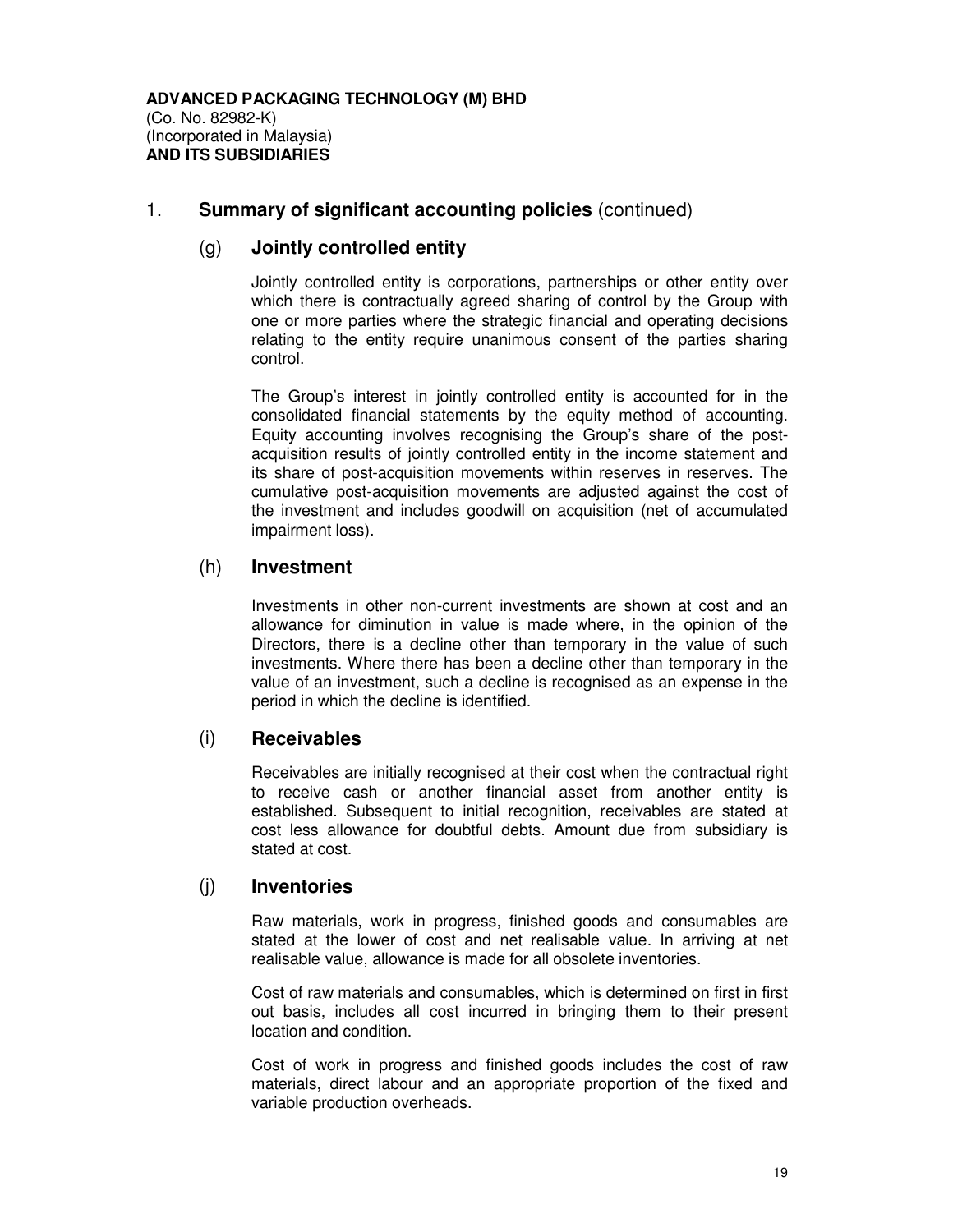#### (k) **Cash and cash equivalents**

Cash and cash equivalents consist of balances and deposits with banks and highly liquid investments that are readily convertible to known amounts of cash and which are subject to an insignificant risk of changes in value.

#### (l) **Liabilities**

Payables are stated at cost which is the fair value of the consideration to be paid in the future for goods and services received.

#### (m) **Income tax**

Tax expense for the financial year comprises current and deferred tax. Income tax is recognised in the income statement except to the extent that it relates to items recognised directly to equity, in which case it is recognised in equity.

Current tax expense is the expected tax payable on the taxable income for the financial year, using tax rates enacted or substantially enacted at the balance sheet date, and any adjustment to tax payable in respect of the previous financial years.

Deferred tax is provided in full, using the liability method, on temporary differences arising between the tax bases of assets and liabilities and their carrying amount in the financial statements. Deferred tax asset and liabilities are not recognised for temporary differences arising from goodwill or negative goodwill or from the initial recognition of assets or liabilities that is not a business combination and that at the time of the transaction affects neither accounting nor taxable profit. The amount of deferred tax provided is based on the expected manner of realisation or settlement of the carrying amount of assets and liabilities, using tax rates enacted or substantially enacted at the balance sheet date.

A deferred tax asset is recognised to the extent that it is probable that future taxable profit will be available against which the temporary differences can be utilised.

#### (n) **Employee benefits**

Short term employee benefit obligations in respect of salaries, annual bonuses, paid annual leave and sick leave are measured on an undiscounted basis and are expensed as the related service is provided.

The Company's contribution to the Employee's Provident Fund are charged to the income statements in the financial year to which they paid, the Company has no further payment obligations.

The Company has a staff gratuity scheme for employees who are eligible under their employment contracts. Gratuity for employees is provided for in the financial statements taking into consideration the length of service and basic salary earnings of eligible employees.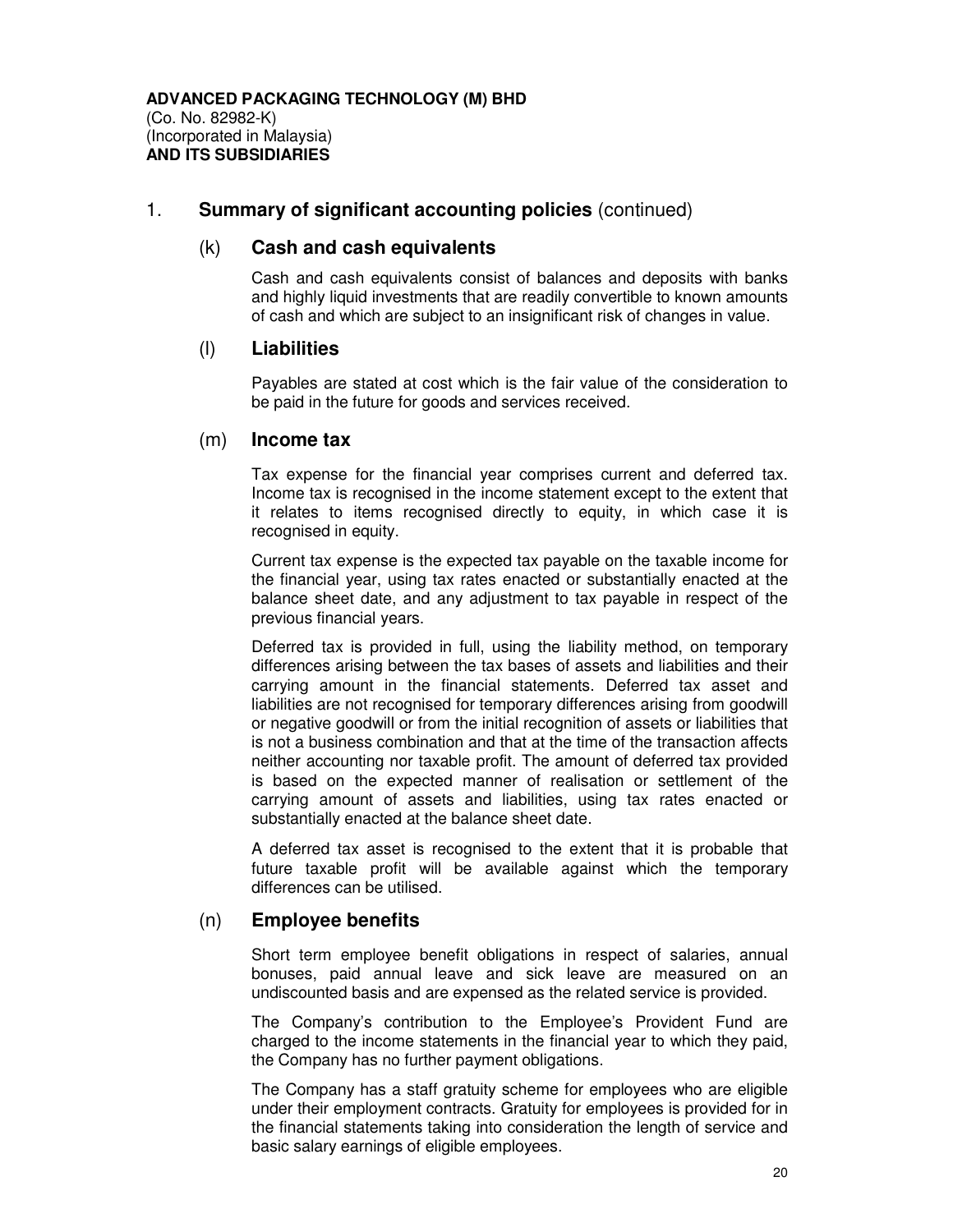#### (o) **Impairment**

The carrying amounts of the Group's asset are reviewed at each balance sheet date to determine whether there is any indication of impairment. If any such indication exists, the asset's recoverable amount is estimated. An impairment loss is recognised whenever the carrying amount of an asset or the cash-generating unit to which it belongs exceeds its recoverable amount. Impairment losses are recognised in the income statement. Any subsequent increase in recoverable amount is recognised in the income statement.

The recoverable amount is the greater of the asset's net selling price and its value in use. In assessing value in use, estimated future cash flows are discounted to their present value using a pre-tax discount rate that reflects current market assessments of the time value of money and the risks specific to the asset. For an asset that does not generate largely independent cash inflows, the recoverable amount is determined for the cash-generating unit to which the asset belongs.

An impairment loss is reversed if there has been a change in the estimates used to determine the recoverable amount and it is reversed only to the extent that the asset's carrying amount does not exceed the carrying amount that would have determined, net of depreciation or amortisation, if no impairment loss has been recognised.

#### (p) **Provisions**

A provision is recognised if, as a result of a past event, the Group has a present legal or constructive obligation that can be estimated reliably, and it is probable that an outflow of economic benefits will be required to settle the obligation. Provisions are determined by discounting the expected future cash flows at a pretax rate that reflects current market assessments of the time value of money and the risks specific to the liability.

#### **Contingent liabilities**

Where it is not probable that an outflow of economic benefits will be required, or the amount cannot be estimated reliably, the obligation is disclosed as a contingent liability, unless the probability of outflow of economic benefits is remote. Possible obligations, whose existence will only be confirmed by the occurrence or non-occurrence of one or more future events are also disclosed as contingent liabilities unless the probability of outflow of economic benefits is remote.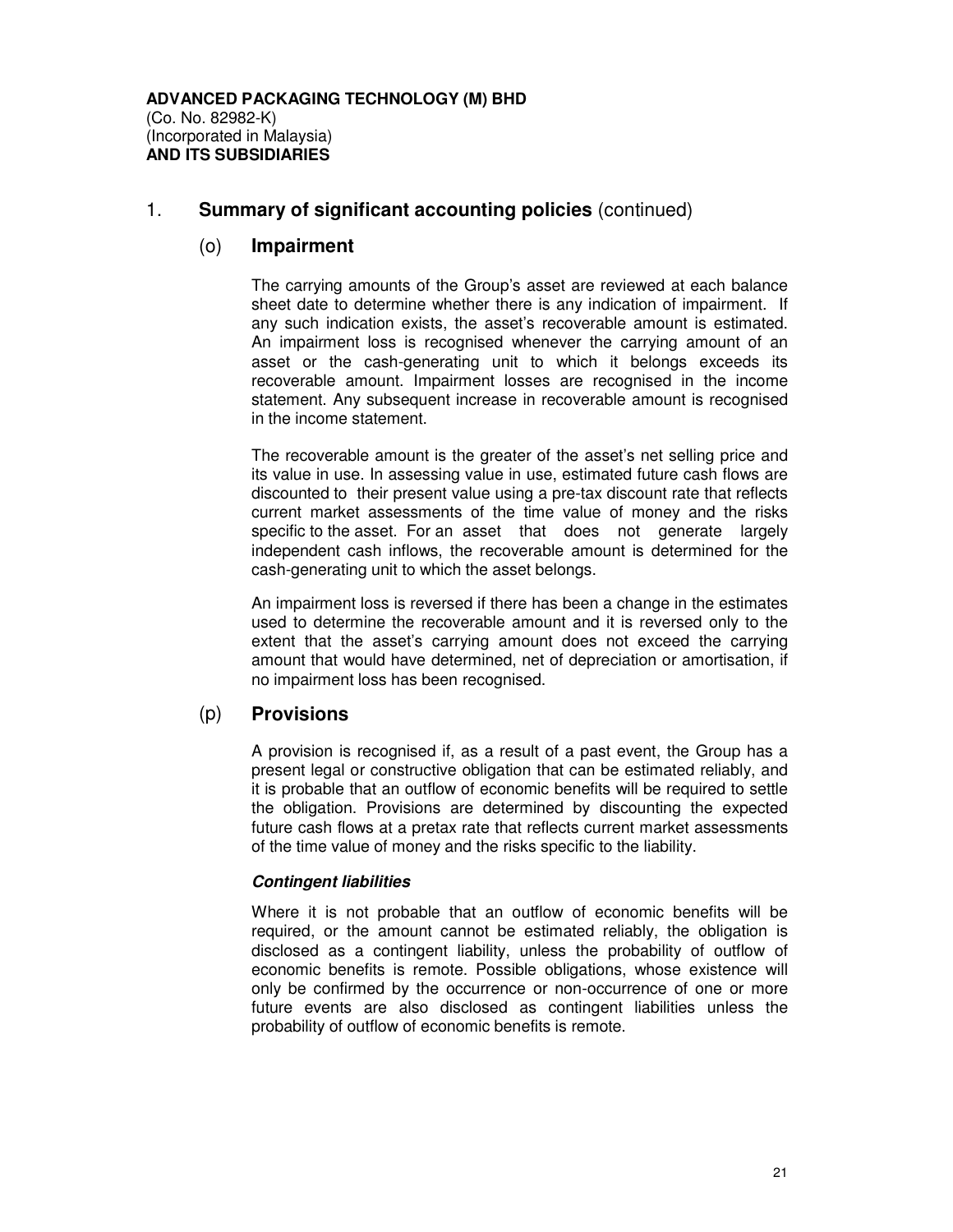#### (q) **Foreign currencies**

#### i) **Functional and presentation currency**

Items included in the financial statements of each of the Group's entities are measured using the currency of the primary economic environment in which the entity operates (the "functional currency"). The financial statements are presented in Ringgit Malaysia, which is the Company's functional and presentation currency.

#### ii) **Transactions and balances**

Foreign currency transactions are translated into the functional currency using the exchange rates prevailing at the dates of the transactions. Foreign exchange gains and losses resulting from the settlement of such transactions and from the translation at year-end exchange rates of monetary assets and liabilities denominated in foreign currencies are recognised in the income statement.

#### iii) **Group companies**

The results and financial position of all the group entities (none of which has the currency of a hyperinflationary economy) that have a functional currency different from the presentation currency are translated into the presentation currency as follows:

- assets and liabilities for each balance sheet presented are translated at the closing rate at the date of the balance sheet;
- income and expenses of each income statement are translated at the rate on the dates of the transactions.
- all resulting exchange difference are recognised as a separate component of equity.

On consolidation, exchange differences arising from the translation of the net investment in foreign operations are taken to shareholders' equity. When a foreign operation is partially disposed of or sold, exchange differences were recorded in equity are recognised in the income statement as part of the gain or loss on sale.

The closing rates used in the translation for foreign currency monetary assets and liabilities are as follows:

|                      | 2007<br>RM | 2006<br>RM |
|----------------------|------------|------------|
| 1 US Dollar          | 3.31       | 3.57       |
| 1 Brunei Dollar      | 2.27       | 2.32       |
| 1 Singapore Dollar   | 227        | 2.32       |
| 100 Thai Baht        | 10.12      | 10.61      |
| 100 Hong Kong Dollar | 43.53      | 46.58      |
| 100 Renminbi         | 45.27      | 45.23      |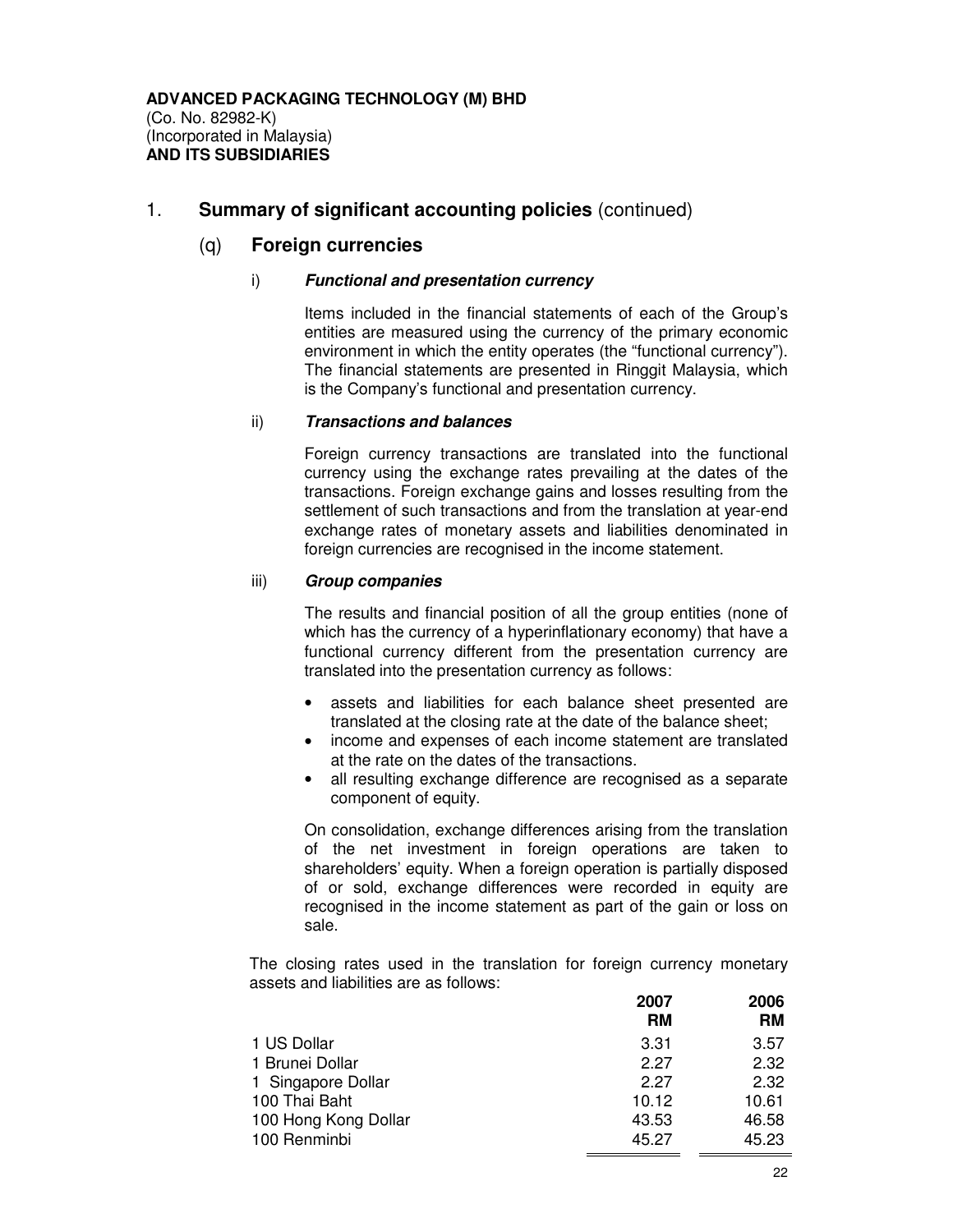#### (r) **Financial instruments**

A financial instrument is any contract that gives rise to both a financial asset of one enterprise and a financial liability or equity instrument of another enterprise.

A financial asset is any asset that is cash, a contractual right to receive cash or another financial asset from another enterprise, a contractual right to exchange financial instruments with another enterprise under conditions that are potentially favourable, or an equity instrument of another enterprise.

A financial liability is any liability that is a contractual obligation to deliver cash or another financial asset to another enterprise, or to exchange financial instruments with another enterprise under conditions that are potentially unfavourable.

#### (i) **Financial instruments recognised on the balance sheet**

The particular recognition method adopted for financial instruments recognised on the balance sheet is disclosed in the individual policy statement associated with each item.

#### (ii) **Fair value estimation for disclosure purpose**

The face values of financial assets and liabilities with a maturity of less than one year are assumed to approximate their fair values.

All financial instruments are denominated in Ringgit Malaysia unless otherwise stated.

#### (s) **Equity instrument**

Ordinary shares are classified as equity. Dividends on ordinary shares are recognised in equity in the period in which they are declared and approved by the shareholders.

The transactions costs of an equity transaction are accounted for as a deduction from equity, net of tax. Equity transaction costs comprise only those incremental external costs directly attributable to the equity transaction which would otherwise have been avoided.

#### 2. **Staff costs**

Staff costs include Directors' remunerations, salaries, wages, bonus and allowances, statutory contributions for employees and other employee related expenses. The total number of employees, inclusive of executive Directors, of the Group and the Company as at the end of the financial year are 92 and 92 (2006: 98 and 98) respectively.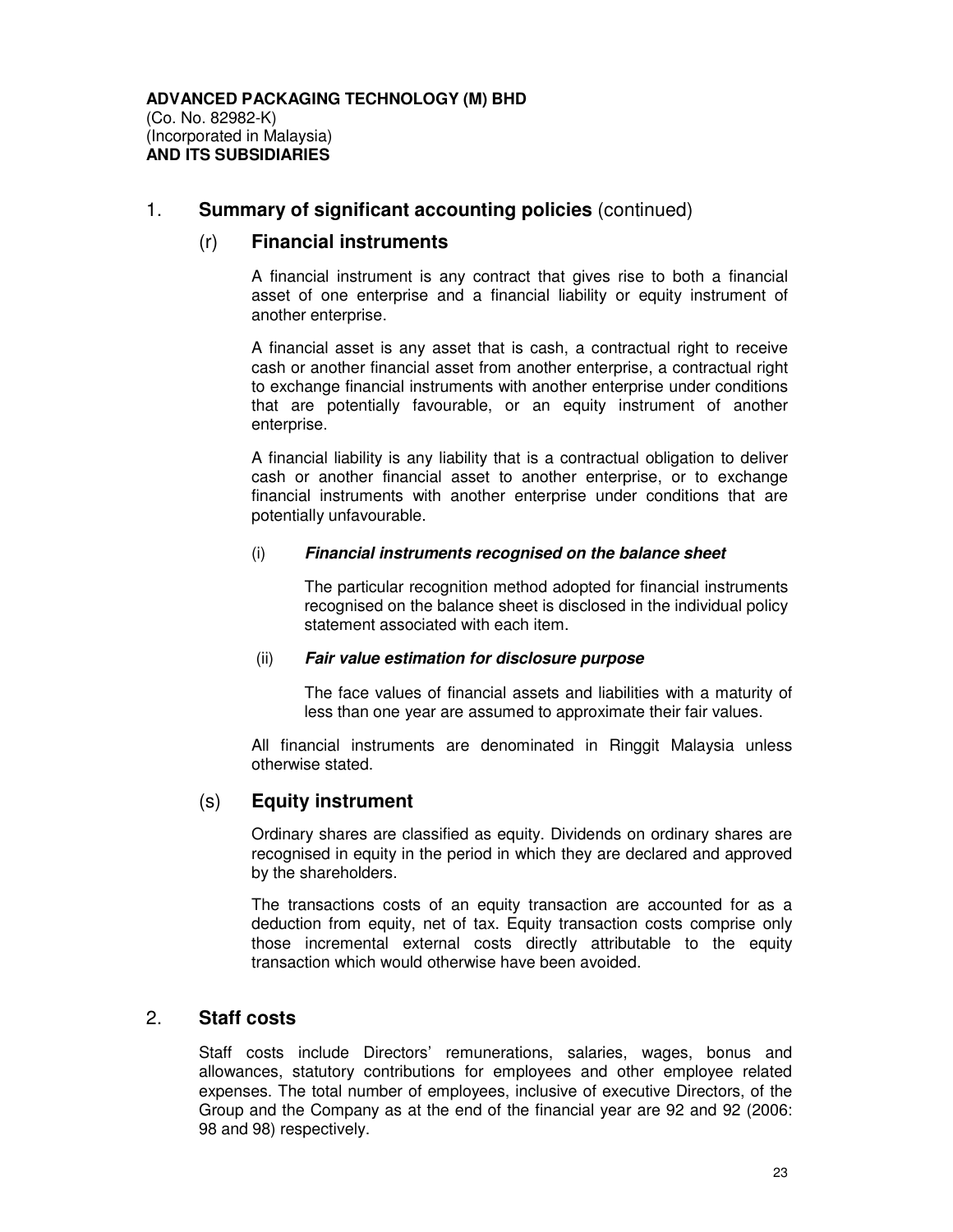### 3. **Operating profits**

|                                                                                   | Group              |                        | Company            |                        |
|-----------------------------------------------------------------------------------|--------------------|------------------------|--------------------|------------------------|
|                                                                                   | 2007<br><b>RM</b>  | 2006<br>RM<br>restated | 2007<br><b>RM</b>  | 2006<br>RM<br>restated |
| Operating profit is arrived at<br>after charging:                                 |                    |                        |                    |                        |
| Auditors' remuneration<br>Allowance for doubtful debts<br>Amortisation of prepaid | 31,968<br>1,596    | 32,192<br>15,959       | 27,000<br>1,596    | 27,000<br>15,959       |
| lease payment<br>Depreciation<br>Directors' emoluments                            | 7,390<br>1,206,018 | 7,390<br>1,211,703     | 7,390<br>1,206,018 | 7,390<br>1,211,703     |
| - fees<br>- executive<br>- non-executive<br>- remunerations                       | 24,000<br>84,000   | 18,000<br>63,000       | 24,000<br>84,000   | 18,000<br>63,000       |
| - Directors of the Company<br>Inventories written off<br>Loss on foreign exchange | 507,629<br>28,534  | 483,479<br>56,022      | 507,629<br>28,534  | 483,479<br>56,022      |
| - realised<br>- unrealised<br>Property, plant and equipment                       | 17,031<br>6,548    | 5,596<br>16,722        | 17,031<br>6,548    | 5,596<br>16,722        |
| written off<br>Provision for staff gratuity<br>and crediting:                     | 168<br>53,287      | 51,848                 | 168<br>53,287      | 51,848                 |
| Gain on disposal of property,<br>plant and equipment<br>Reversal of allowance for | (19, 698)          | (17,073)               | (19,698)           | (17,073)               |
| doubtful debts                                                                    | (37, 919)          | (17, 047)              | (37, 919)          | (17, 047)              |

Estimated cash value of benefits-in-kind for the executive Directors are RM50,750 and RM50,750 (2006: RM32,750 and RM32,750) for the Group and the Company respectively.

### 4. **Finance cost**

|              |            | Group      |            | Company           |
|--------------|------------|------------|------------|-------------------|
|              | 2007<br>RM | 2006<br>RM | 2007<br>RM | 2006<br><b>RM</b> |
| Bank charges | 15,527     | 15,487     | 14.430     | 15.442            |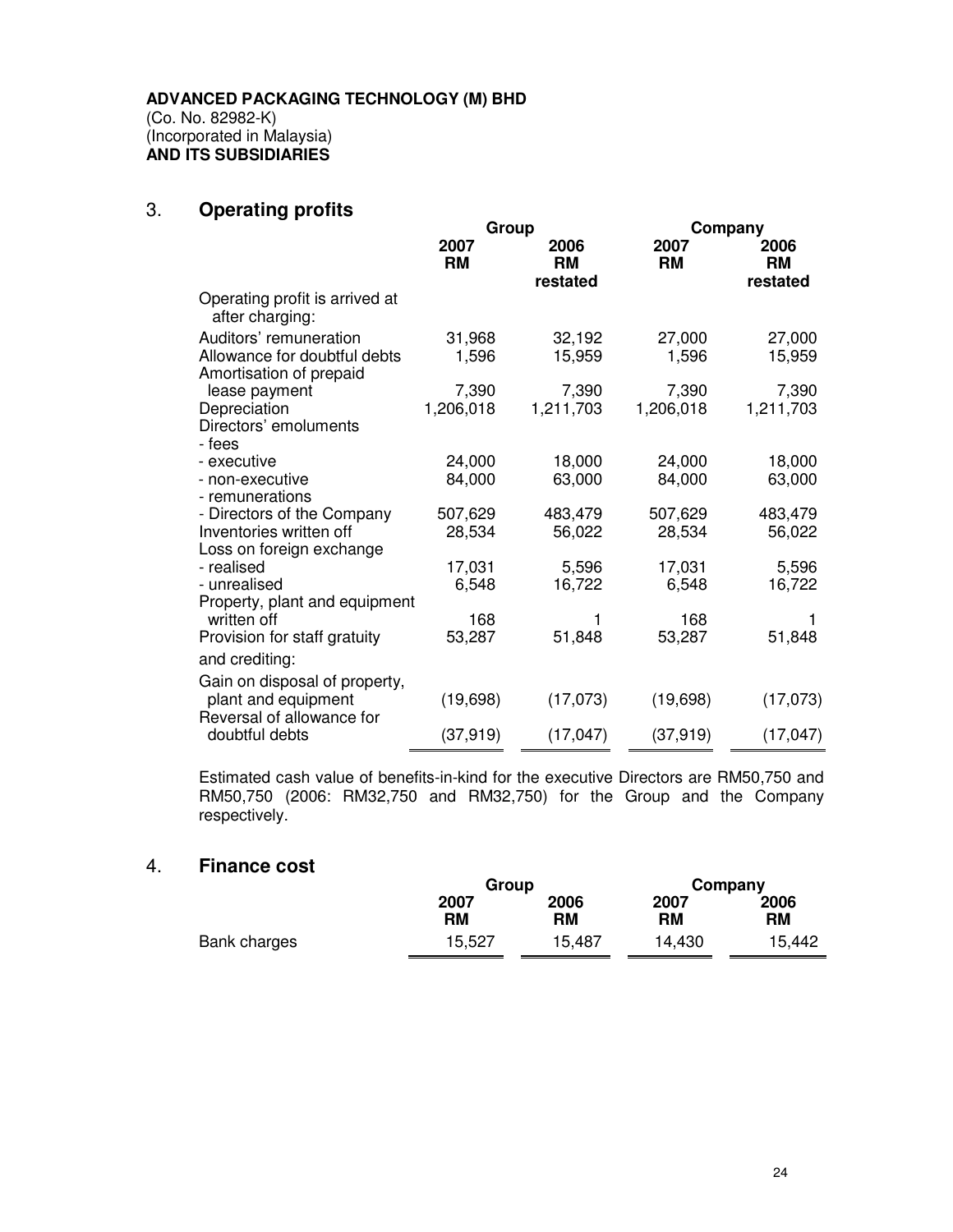#### 5. **Tax expense**

|                                                                                                         | Group                |                         | Company              |                         |
|---------------------------------------------------------------------------------------------------------|----------------------|-------------------------|----------------------|-------------------------|
|                                                                                                         | 2007<br><b>RM</b>    | 2006<br>RM              | 2007<br>RM           | 2006<br><b>RM</b>       |
| Current tax expense<br>Over provision in prior years<br>Deferred tax expense<br>- reversal of temporary | 1,375,375<br>(1,072) | 1,249,143<br>(165, 397) | 1,375,375<br>(1,072) | 1,249,143<br>(165, 397) |
| differences (Note 19)                                                                                   | (129,639)            | (105, 040)              | (129, 639)           | (105, 040)              |
|                                                                                                         | 1,244,664            | 978,706                 | 1,244,664            | 978,706                 |

#### **Reconciliation of effective tax rate**

|                                                                                                                                                                                                 | Group                                                           |                                                        | Company                                               |                                              |  |
|-------------------------------------------------------------------------------------------------------------------------------------------------------------------------------------------------|-----------------------------------------------------------------|--------------------------------------------------------|-------------------------------------------------------|----------------------------------------------|--|
|                                                                                                                                                                                                 | 2007<br>RM                                                      | 2006<br><b>RM</b>                                      | 2007<br>RМ                                            | 2006<br>RM                                   |  |
| Profit before tax                                                                                                                                                                               | 4,411,769                                                       | 3,323,828                                              | 4,561,777                                             | 4,205,100                                    |  |
| Income tax using<br>Malaysian tax rate<br>Non deductible expenses<br>Tax losses not recognised<br>Deferred tax previously<br>under/(over) recognised<br>Double deduction<br>Change in tax rates | 1,191,178<br>23,277<br>40,502<br>40,988<br>(8,271)<br>(41, 938) | 930,672<br>206,608<br>64,476<br>(46, 428)<br>(11, 225) | 1,231,680<br>23,277<br>40,988<br>(8,271)<br>(41, 938) | 1,177,428<br>24,328<br>(46,428)<br>(11, 225) |  |
| (Over)/Under provision in<br>prior years                                                                                                                                                        | 1,245,736<br>(1,072)<br>1,244,664                               | 1,144,103<br>(165, 397)<br>978,706                     | 1,245,736<br>(1,072)<br>1,244,664                     | 1,144,103<br>(165, 397)<br>978,706           |  |

Tax losses not recognised relates to the losses before tax of the subsidiary, which is incorporated in Hong Kong amounting to approximately RM150,008 (2006: RM230,272).

### 6. **Earnings per ordinary share**

Basic earnings per share of the Group is based on the net profit attributable to ordinary shareholders of RM3,167,105 (2006: RM2,345,122) respectively and the issued share capital of 41,008,500 (2006: 41,008,500) ordinary shares.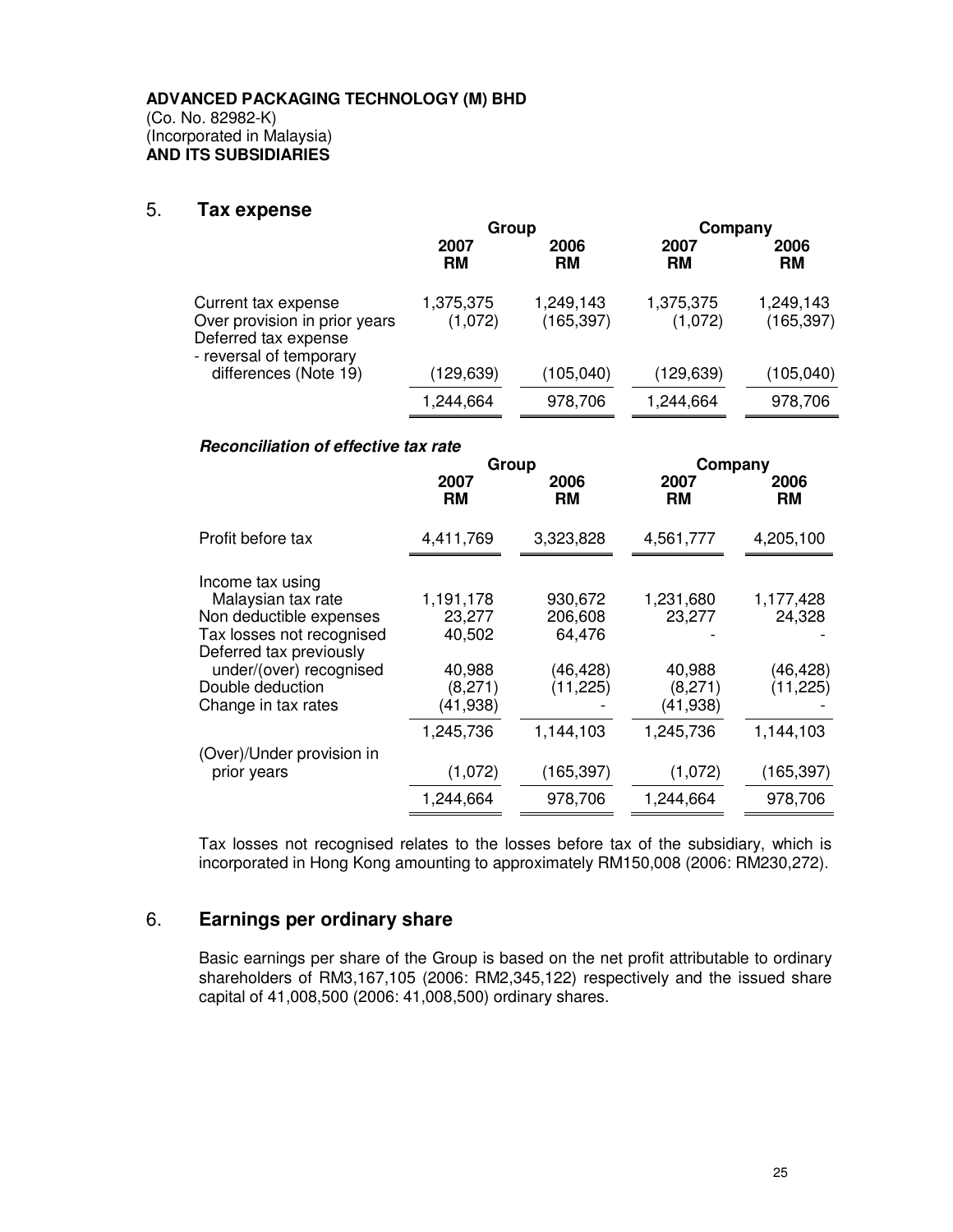### 7. **Dividends**

|                                                | 2007<br>RM | 2006<br>RM |
|------------------------------------------------|------------|------------|
| Final paid:                                    |            |            |
| 3.5% per share tax exempt (2006 - 3% per share |            |            |
| tax exempt)                                    | 1.435.298  | 1.230.255  |

The Board recommends a final tax exempt dividend at 4.5% (2006: 3.5%) for shareholders' approval at the forthcoming Annual General Meeting of the Company. These financial statements do not reflect this final dividend which will only be accrued as a liability when approved by shareholders.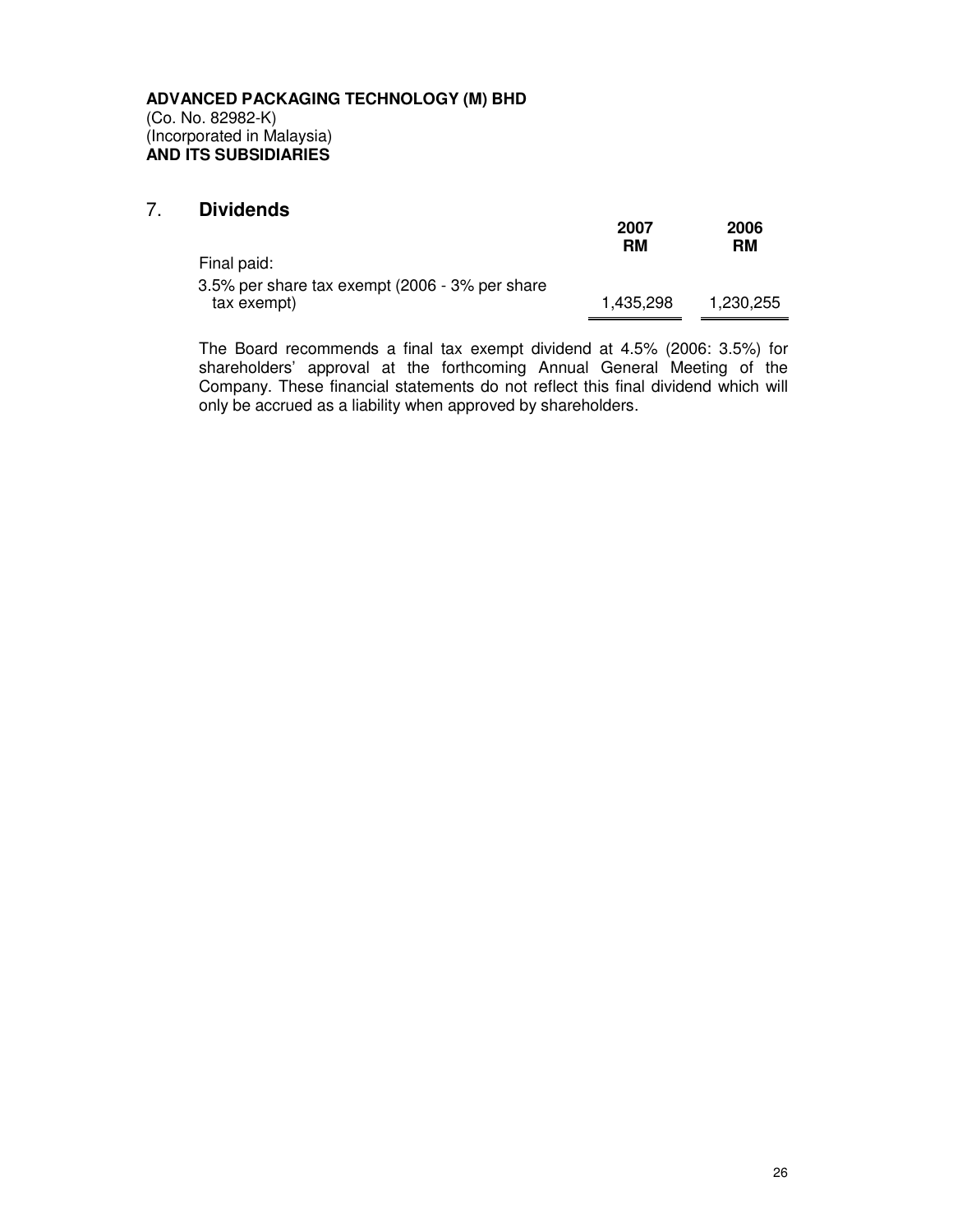### **ADVANCED PACKAGING TECHNOLOGY (M) BHD**(Co. No. 82982-K)

(Incorporated in Malaysia) **AND ITS SUBSIDIARIES**

#### 8.**Property, plant and equipment**

| <b>Group and Company</b>                                        | <b>Building</b><br><b>RM</b> | Plant,<br>machinery<br>and tools<br><b>RM</b> | Furniture,<br>fittings and<br>equipment<br><b>RM</b> | <b>Motor</b><br>vehicles<br><b>RM</b> | <b>Total</b><br><b>RM</b>             |
|-----------------------------------------------------------------|------------------------------|-----------------------------------------------|------------------------------------------------------|---------------------------------------|---------------------------------------|
| Cost                                                            |                              |                                               |                                                      |                                       |                                       |
| At beginning of year<br><b>Additions</b><br><b>Disposals</b>    | 4,271,129                    | 19,570,978<br>105,830<br>(31, 525)            | 526,670<br>35,810<br>(6,506)                         | 1,128,438<br>138,562<br>(107, 932)    | 25,497,215<br>280,202<br>(145, 963)   |
| At end of year                                                  | 4,271,129                    | 19,645,283                                    | 555,974                                              | 1,159,068                             | 25,631,454                            |
| <b>Accumulated depreciation</b>                                 |                              |                                               |                                                      |                                       |                                       |
| At beginning of year<br>Charge for the year<br><b>Disposals</b> | 1,599,808<br>94,255          | 14,198,383<br>864,799<br>(31, 460)            | 418,074<br>39,146<br>(6, 404)                        | 518,373<br>207,818<br>(106, 630)      | 16,734,638<br>1,206,018<br>(144, 494) |
| At end of year                                                  | 1,694,063                    | 15,031,722                                    | 450,816                                              | 619,561                               | 17,796,162                            |
| Net book value                                                  |                              |                                               |                                                      |                                       |                                       |
| At 31 December 2007                                             | 2,577,066                    | 4,613,561                                     | 105,158                                              | 539,507                               | 7,835,292                             |
| At 31 December 2006                                             | 2,671,321                    | 5,372,595                                     | 108,596                                              | 610,065                               | 8,762,577                             |
| Depreciation charge for the year<br>ended 31 December 2006      | 94,304                       | 889,317                                       | 47,656                                               | 180,426                               | 1,211,703                             |

Included in property, plant and equipment of the Group and the Company are fully depreciated property, plant and<br>equipment with a cost of approximately RM10,049,177 (2006: RM7,842,360) which are still in use as of 31 Decem 2007.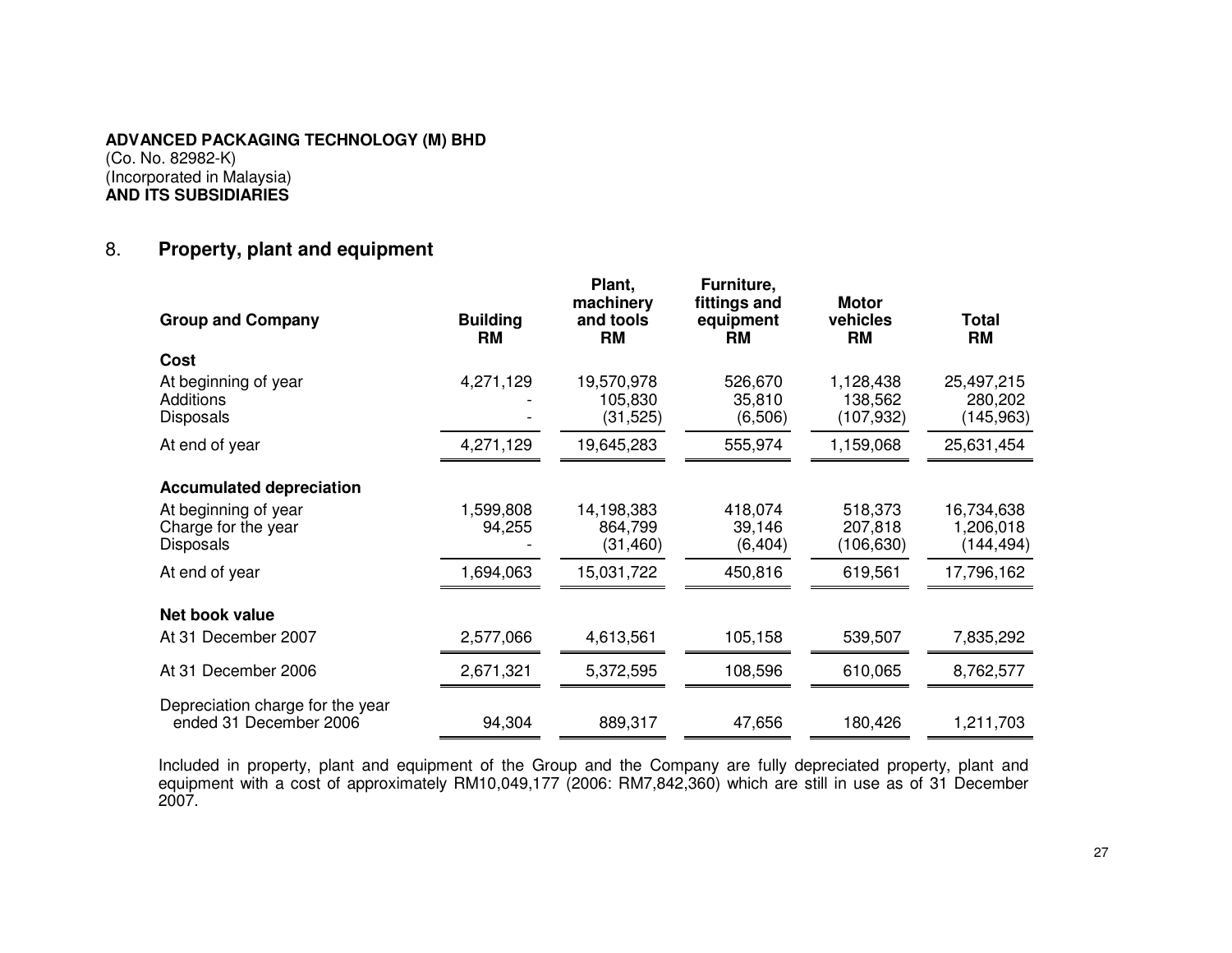## 9. **Prepaid lease payments**

|                                                | <b>Leasehold land</b><br><b>Unexpired</b><br>period more<br>than<br>50 years<br><b>RM</b> |
|------------------------------------------------|-------------------------------------------------------------------------------------------|
| Cost                                           |                                                                                           |
| At 31 December 2007                            | 739,000                                                                                   |
| At 31 December 2006                            | 739,000                                                                                   |
| Amortisation                                   |                                                                                           |
| At 1 January 2007<br>Amortisation for the year | 160,795<br>7,390                                                                          |
|                                                |                                                                                           |
| At 31 December 2007                            | 168,185                                                                                   |
| <b>Carrying amounts</b>                        |                                                                                           |
| At 31 December 2007                            | 570,815                                                                                   |
| At 31 December 2006                            | 578,205                                                                                   |

### 10. **Investment in subsidiaries**

|            | Company    |  |
|------------|------------|--|
| 2007<br>RM | 2006<br>RM |  |
| 41.201     | 41.201     |  |
|            |            |  |

The details of the subsidiaries are as follows:

| Name of companies                           | Place of<br>incorporation | Percentage of<br>equity held<br>2007 | 2006    | <b>Principal activities</b>                                                      |
|---------------------------------------------|---------------------------|--------------------------------------|---------|----------------------------------------------------------------------------------|
| Advanced Packaging<br>Investments (HK) Ltd* | Hong Kong                 | 100%                                 | $100\%$ | Investment holding company.                                                      |
| Xiamen Jinjie Trading**<br>Co. Ltd          | Xiamen                    | 100%                                 | 100%    | The company has not<br>commenced operation.                                      |
|                                             |                           |                                      |         | The intended principal<br>activity is that of trading<br>of packaging materials. |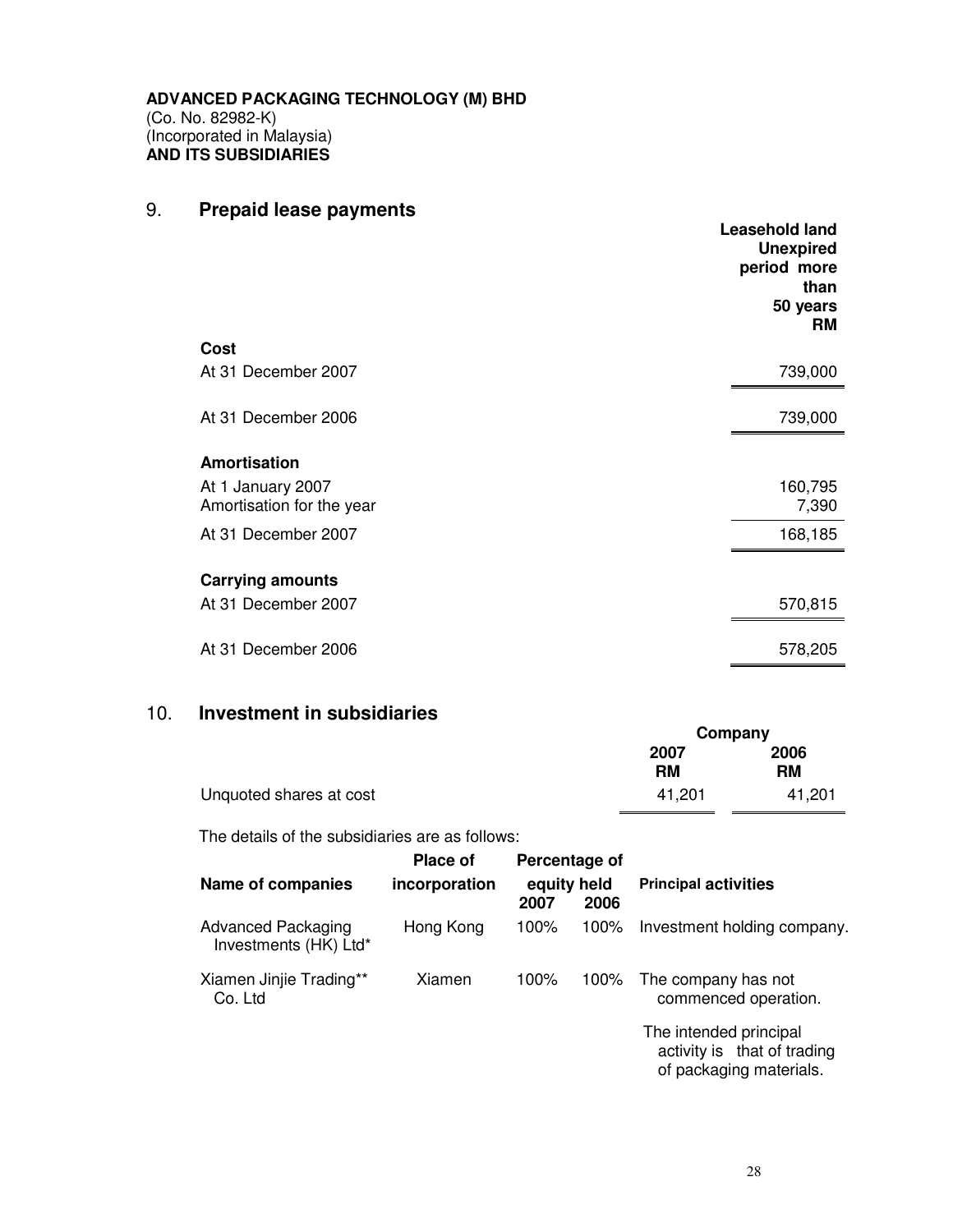#### 10. **Investment in subsidiaries** (continued)

On 5 June 2006, the Company has incorporated a wholly-owned subsidiary company, Xiamen Jinjie Trading Co. Ltd ("XJTCL"), in the People's Republic Of China, with a registered capital of United States Dollars Sixty Five Thousand (USD 65,000-00). XJTCL has yet to fully pay up on its registered capital of USD 65,000 or approximately RM236,698 as at the balance sheet date.

- The Auditors' Report on the financial statements of this subsidiary for the financial year ended 31 December 2007 have been modified by way of emphasis of matter on the uncertainties over the ability of the company to continue as a going concern. Audited by a member firm of PKF International, which is a separate and independent legal entity from PKF Malaysia.
- \*\* Audited by a firm other than member firm of PKF.

#### 11. **Investment in jointly controlled entity**

|                                                           | Group                  |                        |  |
|-----------------------------------------------------------|------------------------|------------------------|--|
|                                                           | 2007<br><b>RM</b>      | 2006<br><b>RM</b>      |  |
| Share of net assets of jointly controlled entity          | 5,880,363              | 5,814,190              |  |
| Unquoted shares, at cost<br>Accumulated impairment losses | 6,531,363<br>(651,000) | 6,465,190<br>(651,000) |  |
|                                                           | 5,880,363              | 5,814,190              |  |

The Group's interest in the assets of the jointly controlled entity is as follows:-

|                    |           | Group     |  |  |
|--------------------|-----------|-----------|--|--|
|                    | 2007      | 2006      |  |  |
|                    | <b>RM</b> | <b>RM</b> |  |  |
| Long term assets   | 5,884,093 | 5,878,771 |  |  |
| Net current assets | 923       | 1,035     |  |  |
|                    | 5,885,016 | 5,879,806 |  |  |

There is no Group's interest in revenue and expenses as the joint venture company has not commenced operations.

Details of jointly controlled entity are as follows:

| <b>Name</b>                            | <b>Principal activities</b>                                                                                                                 | <b>Proportion of</b><br>ownership interest<br>equity held |      |
|----------------------------------------|---------------------------------------------------------------------------------------------------------------------------------------------|-----------------------------------------------------------|------|
|                                        |                                                                                                                                             | 2007                                                      | 2006 |
| Dalian Advanced Cement<br>Co. Ltd. $#$ | The Company has not commenced<br>operations. The intended principal<br>activities are that of production and<br>sales of clinker and cement | 25%                                                       | 25%  |

# Held by Advanced Packaging Investments (HK) Ltd.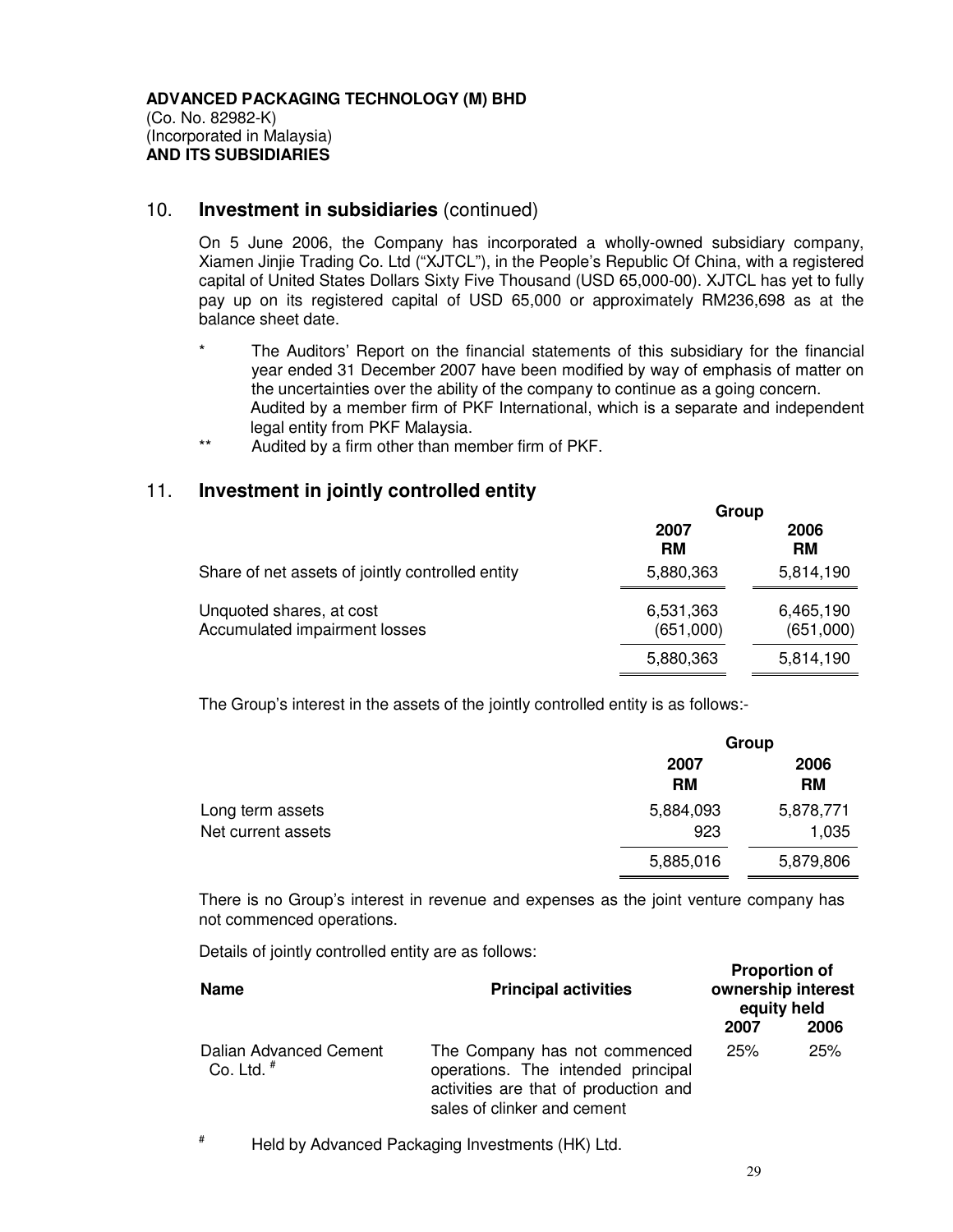#### 11. **Investment in jointly controlled entity** (continued)

Advanced Packaging Investments (HK) Ltd. ("APIL") has on 06 December 2005 entered into a Shareholders' Agreement with Wafangdian Laohu Cement Company Ltd. ("WLCC") for Dalian Advanced Cement Co. Ltd. ("DACC"), a joint venture company of WLCC and APIL, to apply to the relevant authorities in the People's Republic of China ("PRC") to revise downward the registered capital of DACC from Renminbi Ninety Million (RMB90,000,000-00) to Renminbi Fifty Two Million (RMB52,000,000-00). The shareholding ratio between the shareholders shall remain unchanged as 75% (Renminbi Thirty Nine Million or RMB39,000,000-00) for WLCC and 25% (Renminbi Thirteen Million or RMB13,000,000-00) for APIL.

The Company announced on 4 January 2007 that it has received on the same day the new business license issued to DACC on 25 December 2006 by the Dalian Industrial and Commercial Administrative Bureau, PRC ("DICAB") with a revised registered capital of United States Dollars Six Million Two Hundred and Sixty Three Thousand (USD 6,263,000- 00) or Renminbi Fifty Two Million (RMB52,000,000-00). The original registered capital of DACC was United States Dollars Ten Million Eight Hundred and Forty Thousand (USD 10,840,000-00) or Renminbi Ninety Million (RMB 90,000,000-00). DACC had since returned the excess capital contribution to APIL.

#### 12. **Other investment**

|                          |            | <b>Group and Company</b> |  |
|--------------------------|------------|--------------------------|--|
|                          | 2007<br>RM | 2006<br><b>RM</b>        |  |
| Unquoted shares, at cost | 5,000,000  | 5,000,000                |  |

Other investment represents Fixed Income Fund Account with Aminvestment Services Berhad.

#### 13. **Amount due from subsidiaries**

Amount due from subsidiaries is unsecured, interest free advances, which is not repayable within the next twelve (12) months.

#### 14. **Inventories**

|                  |           | <b>Group and Company</b> |  |
|------------------|-----------|--------------------------|--|
|                  | 2007      | 2006                     |  |
| At cost          | <b>RM</b> | <b>RM</b>                |  |
| Raw materials    | 4,466,204 | 4,583,486                |  |
| Work-in-progress | 377,204   | 560,266                  |  |
| Finished goods   | 389,145   | 282,345                  |  |
| Consumables      | 309,805   | 307,307                  |  |
|                  | 5,542,358 | 5,733,404                |  |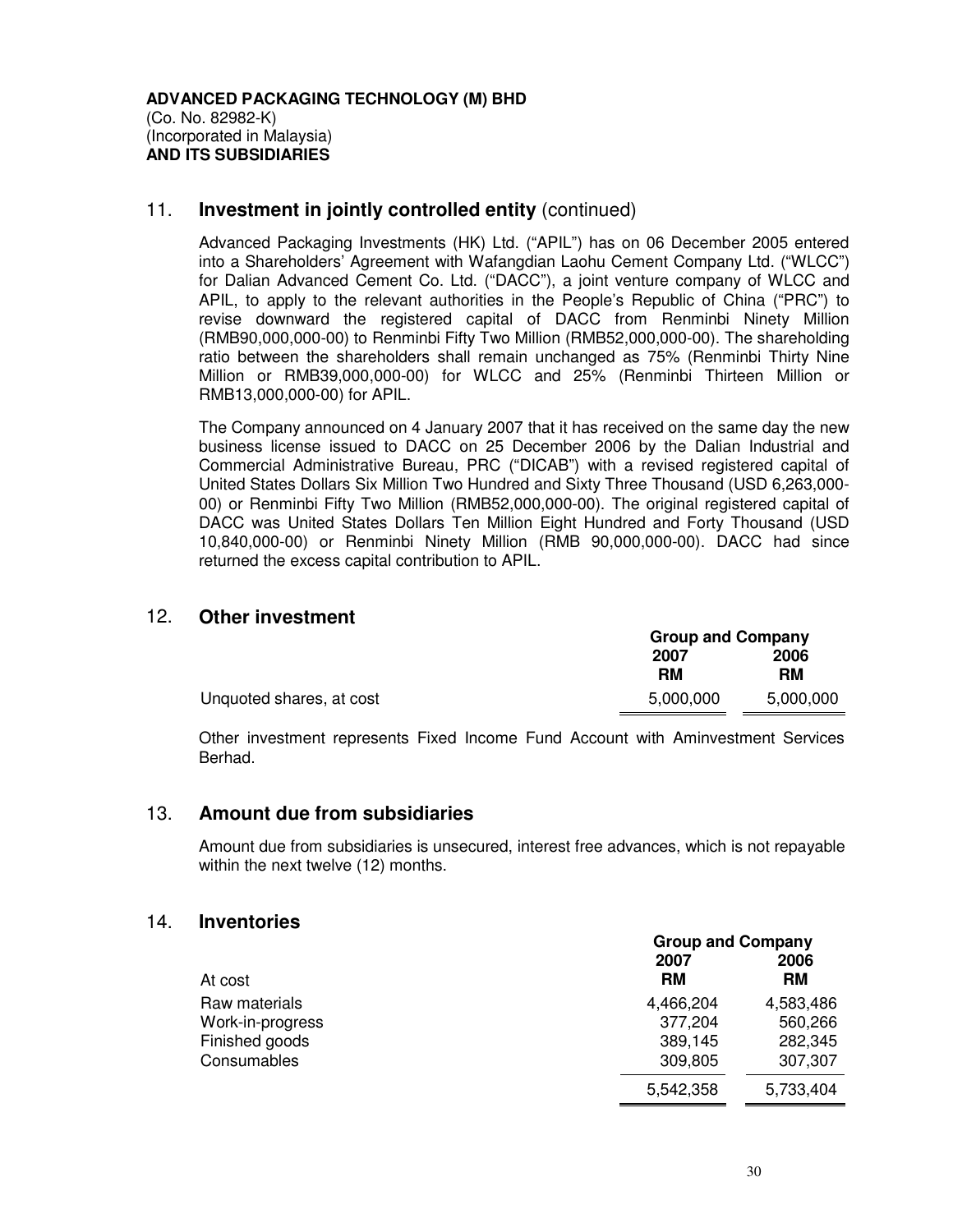#### 15. **Trade receivables**

|                                                   |                   | <b>Group and Company</b> |  |  |
|---------------------------------------------------|-------------------|--------------------------|--|--|
|                                                   | 2007<br><b>RM</b> | 2006<br>RM               |  |  |
| Trade receivables<br>Allowance for doubtful debts | 5,769,372         | 6,568,140                |  |  |
| - Specific<br>- General                           | 48,254<br>450,000 | 84,576<br>450,000        |  |  |
|                                                   | (498, 254)        | (534,576)                |  |  |
|                                                   | 5,271,118         | 6,033,564                |  |  |

The Group's normal trade credit term ranges from 30 to 90 days. Other credit terms are assessed and approved on a case-by-case basis.

Bad debts amounting to RM475 of the Company and the Group were written off against allowance for doubtful debts during the financial year.

#### 16. **Cash and cash equivalents**

|                                                         | Group             |                   |                   | Company           |
|---------------------------------------------------------|-------------------|-------------------|-------------------|-------------------|
|                                                         | 2007<br><b>RM</b> | 2006<br><b>RM</b> | 2007<br><b>RM</b> | 2006<br><b>RM</b> |
| Deposits placed with<br>licensed banks<br>Cash and bank | 23,500,000        | 18,500,000        | 23,500,000        | 18,500,000        |
| balances                                                | 2,287,070         | 1,251,916         | 2,170,503         | 1,024,635         |
|                                                         | 25,787,070        | 19,751,916        | 25,670,503        | 19,524,635        |

Deposits placed with licensed banks have maturity range from 30 days to 360 days (2006: 30 days to 360 days).

The weighted average interest rate of deposits as at 31 December 2007 is 3.85% (2006: 3.85%).

#### 17. **Trade payables**

The normal trade credit terms granted to the Group range from 30 to 90 days.

### 18. **Amount due to Directors**

This represents Directors' fees payable.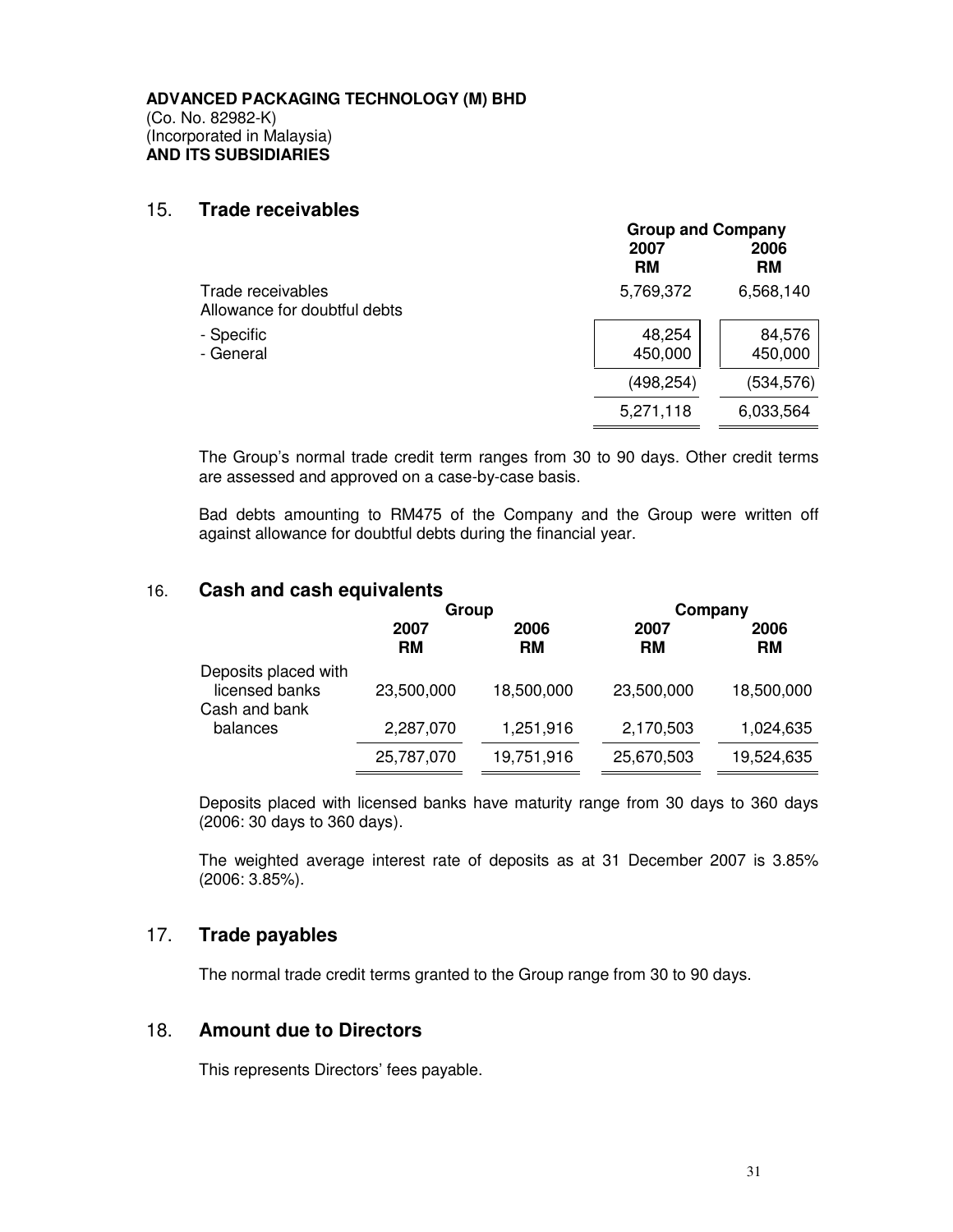### 19. **Deferred taxation**

|                                                                          | <b>Group and Company</b> |            |
|--------------------------------------------------------------------------|--------------------------|------------|
|                                                                          | 2007<br><b>RM</b>        | 2006<br>RM |
| At beginning of year<br>Transferred (to)/ from income statement (Note 5) | 1,133,272                | 1,238,312  |
| - current year                                                           | (129, 639)               | (105, 040) |
|                                                                          | 1,003,633                | 1,133,272  |

The recognised deferred tax assets and liabilities (before offsetting) are as follows:

|                                  | <b>Group and Company</b> |            |
|----------------------------------|--------------------------|------------|
|                                  | 2007                     |            |
|                                  | <b>RM</b>                | RM         |
| Property, plant and equipment    |                          |            |
| - capital allowances             | 1,279,880                | 1,413,514  |
| Unrealised foreign exchange loss | 2,747                    | 4,682      |
| <b>Retirement benefits</b>       | (157, 494)               | (158, 924) |
| Allowance for doubtful debts     |                          |            |
| - general                        | (121,500)                | (126,000)  |
| At end of year                   | 1,003,633                | 1,133,272  |

### 20. **Provision for staff gratuity**

|                                                  | <b>Group and Company</b> |                     |  |
|--------------------------------------------------|--------------------------|---------------------|--|
|                                                  | 2007<br><b>RM</b>        | 2006<br>RM          |  |
| At beginning of year<br>Current year's provision | 567,587<br>53,287        | 521,296<br>51,848   |  |
| Amount paid during the year                      | 620,874<br>(37, 564)     | 573,144<br>(5, 557) |  |
| At end of year                                   | 583,310                  | 567,587             |  |

### 21. **Share capital**

|                                                            | <b>Group and Company</b><br>2006<br>2007 |                   |  |
|------------------------------------------------------------|------------------------------------------|-------------------|--|
| Authorised:<br>100,000,000 ordinary shares of RM1 each     | <b>RM</b><br>100,000,000                 | RM<br>100,000,000 |  |
| Issued and fully paid:<br>At beginning of year/end of year | 41,008,500                               | 41,008,500        |  |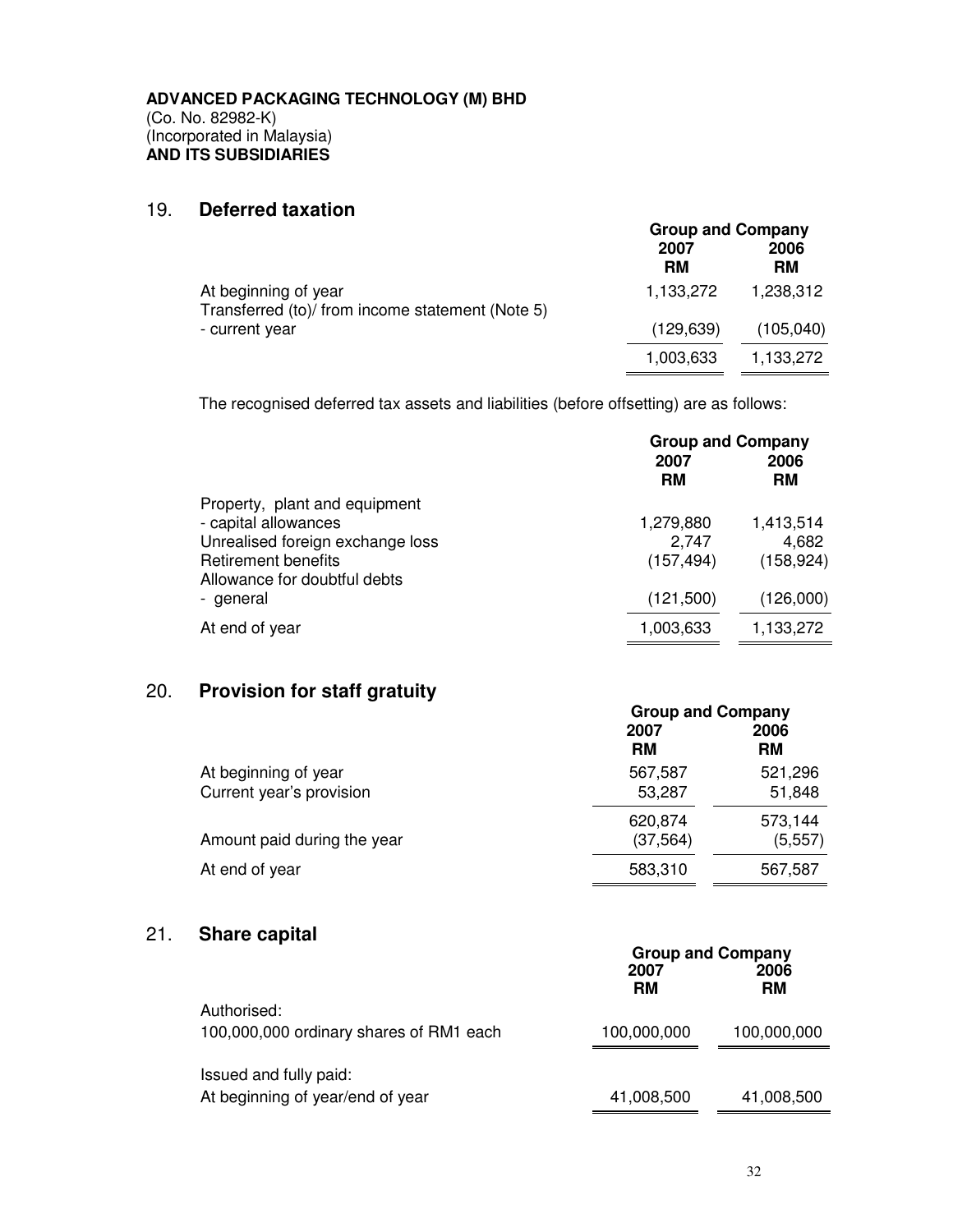#### 22. **Reserves**

|                              | Group             |                   | Company           |                   |
|------------------------------|-------------------|-------------------|-------------------|-------------------|
|                              | 2007<br><b>RM</b> | 2006<br><b>RM</b> | 2007<br><b>RM</b> | 2006<br><b>RM</b> |
| Distributable:               |                   |                   |                   |                   |
| Retained profits             | 11,685,229        | 9,953,422         | 13,157,813        | 11,275,998        |
| Non-distributable:           |                   |                   |                   |                   |
| Currency translation reserve | (20,085)          | (64, 743)         |                   |                   |
|                              | 11,665,144        | 9,888,679         | 13,157,813        | 11,275,998        |

Based on the estimated tax credits available, and the prevailing tax rates applicable to dividend, all of the retained profits of the Company are available for distribution by way of dividend without incurring additional tax liability.

Subject to the agreement by the tax authorities, the Company has tax exempt income account of approximately RM3,874,840 (2006: RM5,310,000) available for distribution as tax exempt dividend.

#### 23. **Significant related party transaction**

| Name of company      | Type of transactions | 2007<br>RM | 2006<br>RM |
|----------------------|----------------------|------------|------------|
| With subsidiary:     |                      |            |            |
| Advanced Packaging   |                      |            |            |
| Investments (HK) Ltd | Advances             | 57.843     | 341,489    |

### 24. **Segmental information**

#### **Business segments**

Business segmental information has not been prepared as the Group's revenue, operating profit, assets and liabilities, depreciation, capital and non-cash expenditure are mainly confined to one (1) industry segment carried out in Malaysia namely the manufacturing and distribution of flexible packaging materials.

#### **Geographical segments**

The activities of the Group are mainly carried out in Malaysia. The Group operates in other countries as follows:

- (ii) Hong Kong investment holding
- (iii) The People's Republic of China subsidiary which is dormant (investment in joint venture which has yet to commence operations)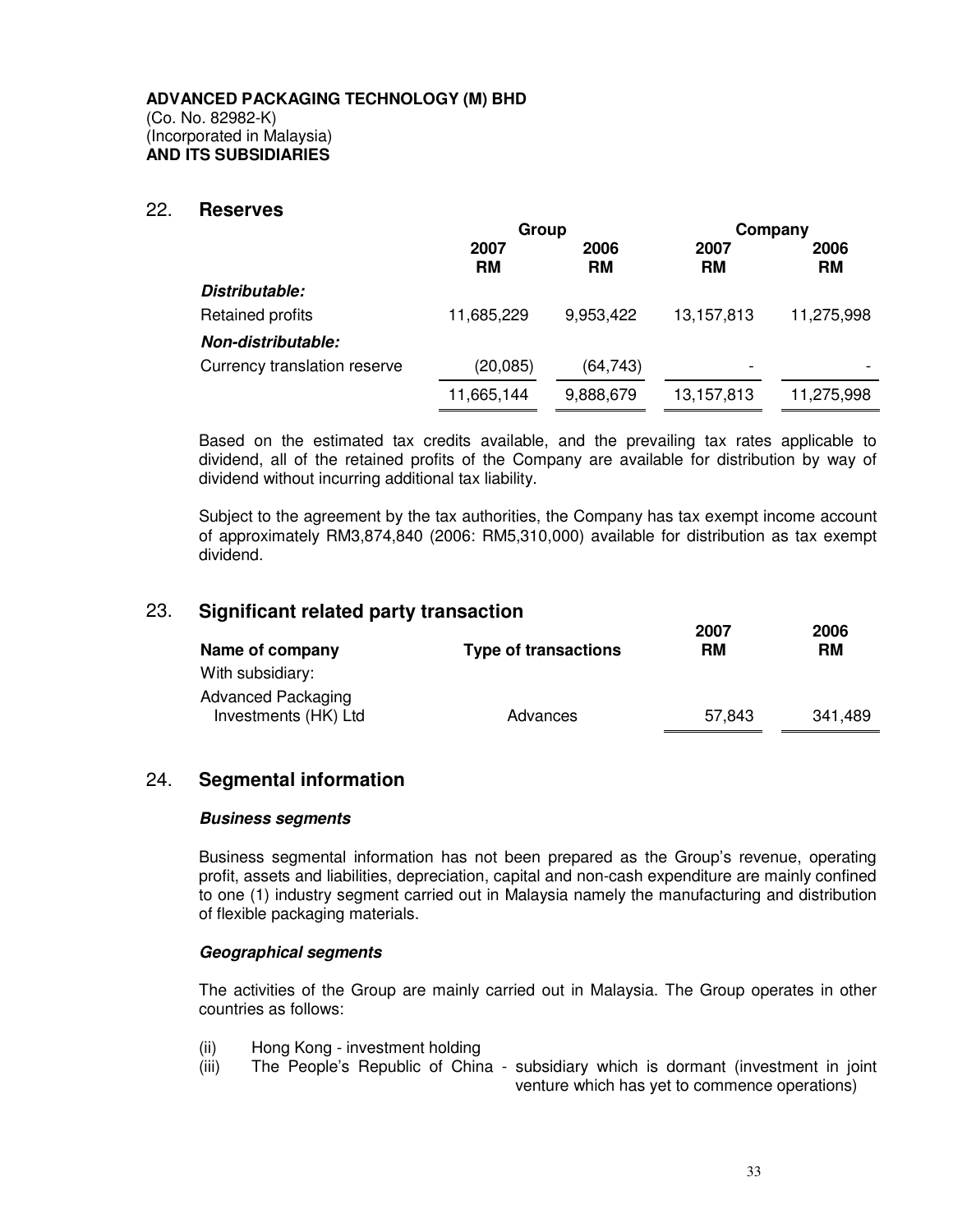### 24. **Segmental information** (continued)

#### **Geographical segments** (continued)

Accordingly, the segmental information by geographical location is presented as below:

|                               | <b>Malaysia</b> |            | <b>Outside Malaysia</b> |            | <b>Consolidated</b> |            |
|-------------------------------|-----------------|------------|-------------------------|------------|---------------------|------------|
|                               | 2007            | 2006       | 2007                    | 2006       | 2007                | 2006       |
|                               | <b>RM</b>       | RM         | <b>RM</b>               | <b>RM</b>  | <b>RM</b>           | <b>RM</b>  |
| Segment assets<br>by location |                 |            |                         |            |                     |            |
| of assets                     | 50,408,069      | 46,073,593 | 6,009,940               | 10,225,857 | 56,418,009          | 56,299,450 |

### 25. **Capital commitment**

On 26 February 2008, the Company had entered into an agreement to acquire a set of Converting Equipment for a total purchase consideration of Japanese Yen One Hundred and Seventy Eight Million (JPY 178,000,000.00).

#### 26. **Financial instruments**

#### **Financial risk management objectives and policies**

The main risks arising from the Group's financial assets and liabilities are credit, interest rate, foreign exchange and liquidity risk. The Group's overall risk management seeks to minimise potential adverse effects of these risks on the financial performance of the Group Hong Kong Dollar and Renminbi. The management reviews and agrees policies for managing each of these risks and they are summarised below.

#### **Credit risk**

Management has a credit policy in place and the exposure to credit risk is monitored on an ongoing basis. Credit evaluations are performed on customers requiring credit over a certain amount.

At balance sheet date, there were no significant concentrations of credit risk. The maximum exposure to credit risk is represented by the carrying amount of each financial asset.

#### **Interest rate risk**

At the balance sheet date, the Group and the Company has no borrowings. As such, the exposure of Company to interest rate risk is minimal.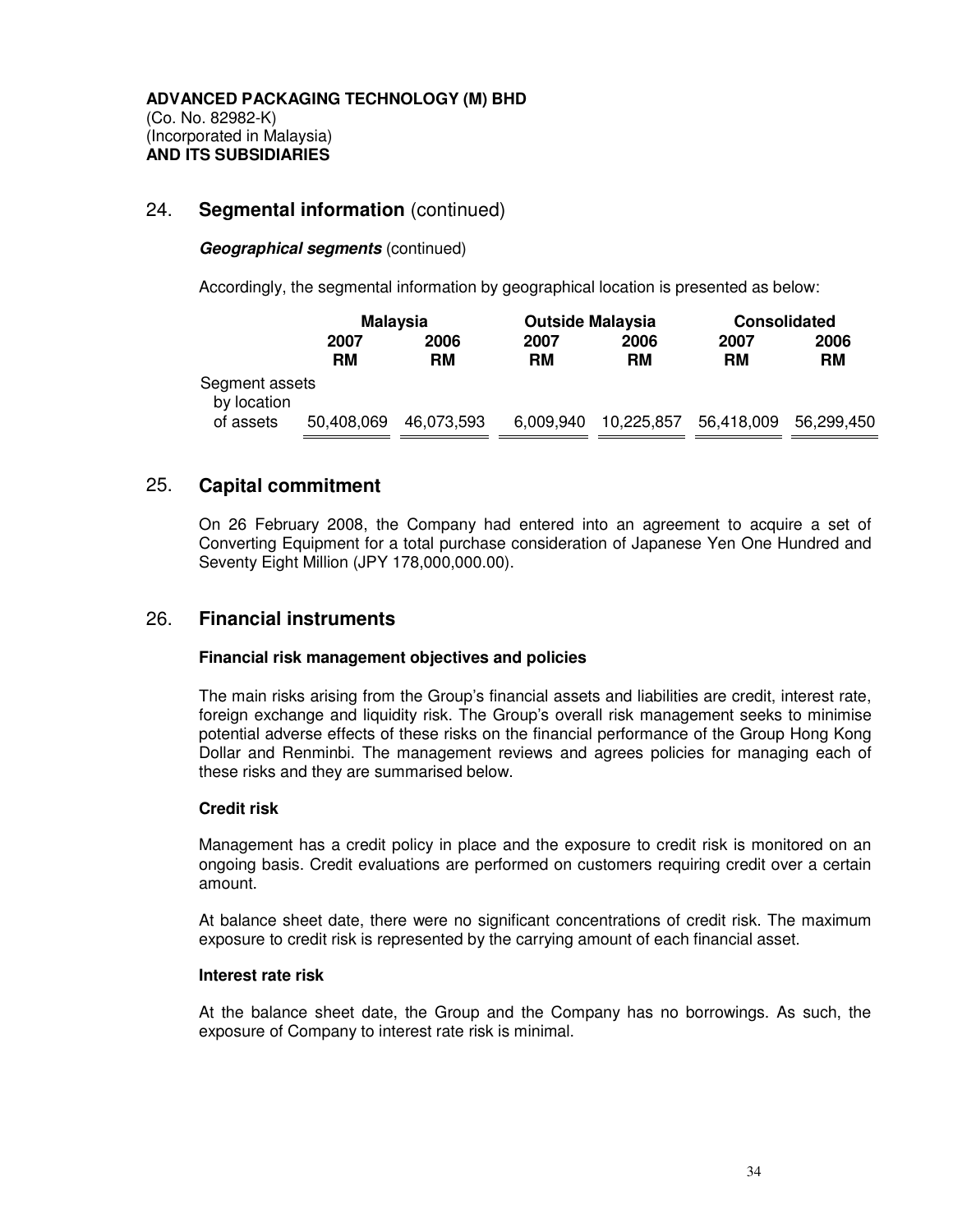#### 26. **Financial instruments** (continued)

#### **Foreign exchange risk**

The Group and the Company incur foreign currency risk on sales and purchases that are denominated in a currency other than Ringgit Malaysia. The currency giving rise to this risk is primarily US dollars. The exposure of foreign currency risk is monitored in on going basis.

The Group also has subsidiaries incorporated in foreign countries, of which at the moment are dormant. The main currency exposures are Hong Kong Dollar and Renminbi.

#### **Liquidity risk**

The Group and the Company monitors and maintains a level of cash and cash equivalents deemed adequate by management to finance the Group's and the Company's operations and to mitigate the effects of fluctuations in cash flows.

#### **Fair values**

#### **Recognised financial instruments**

In respect of cash and cash equivalents, trade and other receivables, trade and other payables and short term borrowings, the carrying amounts approximate fair value due to the relatively short term nature of these financial instruments.

|                          | 2007                            |                     | 2006                     |                            |
|--------------------------|---------------------------------|---------------------|--------------------------|----------------------------|
|                          | Carrying<br><b>Amount</b><br>RM | Fair<br>value<br>RM | Carrying<br>amount<br>RM | Fair<br>value<br><b>RM</b> |
| <b>Group and Company</b> |                                 |                     |                          |                            |
| Other investment         | 5,000,000                       | 5,000,000           | 5,000,000                | 5,000,000                  |

Fair value of other investment is based on manager's price as at the balance sheet date.

|                                 | 2007                            |                            | 2006                     |                            |
|---------------------------------|---------------------------------|----------------------------|--------------------------|----------------------------|
|                                 | Carrying<br><b>Amount</b><br>RM | Fair<br>value<br><b>RM</b> | Carrying<br>amount<br>RM | Fair<br>value<br><b>RM</b> |
| Company                         |                                 |                            |                          |                            |
| Amount due from<br>subsidiaries | 7,365,749                       | $\star$                    | 11,363,014               | $\star$                    |

In the opinion of the Directors, it is not practicable to determine the fair values of amounts due from subsidiaries as the repayment terms are not fixed. However, the Directors do not anticipate that the carrying amounts recorded at balance sheet date to be significantly different from the values that would eventually be received or settled, as at the date of this report.